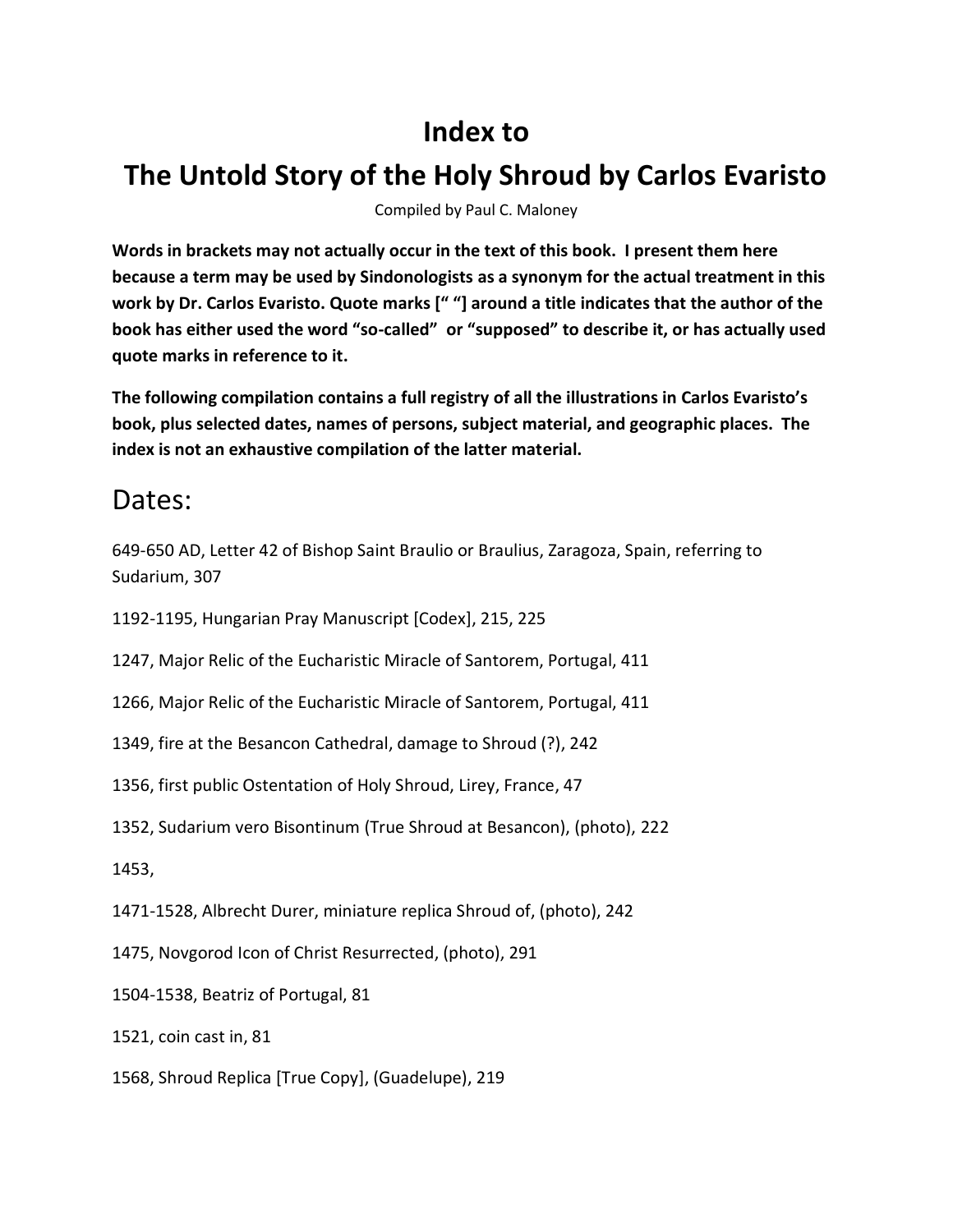1578 (Sept. 14), transfer of Shroud from Chambery to Turin (allegorical painting), 124

1578 True Copy in Gallipoli Cathedral, Italy (photo), 259

1624, [True Copy] in Summit, New Jersey, 244, 258 (?)

1637, [True Copy], (photo), 261

1643, [True] Copy of Holy Shroud, Convent of San Francesco in Arquata del Tronto, Ascoli, Piceno, Italy (photo), 260

1652 Shroud Replica [True Copy] (Naples), (photo), 219

1653 Shroud Replica [True Copy], (photo), 219

1594, April 8, Relic Replica in Cathedral of Puebla de los Angeles, Mexico, (photo), 256

1694, Vittorio Amadeo II, Queen Anna d' Austria, and Blessed Sebastiano Valfre mending the Shroud, (painting), 89

1703 Ostentation (commemorative engraving) Duke Vittorio Amadeo II & wife, Anne d' Orleans, 99

1758, (fresco) depicting Shroud elevated by angels (photo), 259

1871, Pontmain Seers of, 388

1931, logo, Arms of the Royal House of Savoy (used for coin), 212

- 1931, Ostentation, major relic exposed, (photo), 212
- 1931, Ostentation, (poster), 212
- 1933, Ostentation, 1900<sup>th</sup> anniversary of the Redemption (black and white photos), 213
- 1938, Unknown light of, 323-329
- 1939 (Sept. 8) Shroud taken to Montevergine, 111
- 1963, Pope Pius VI, blesses photographic (negative) replica, (photo), 214

## Subject index:

Apparitions, 391-395, 402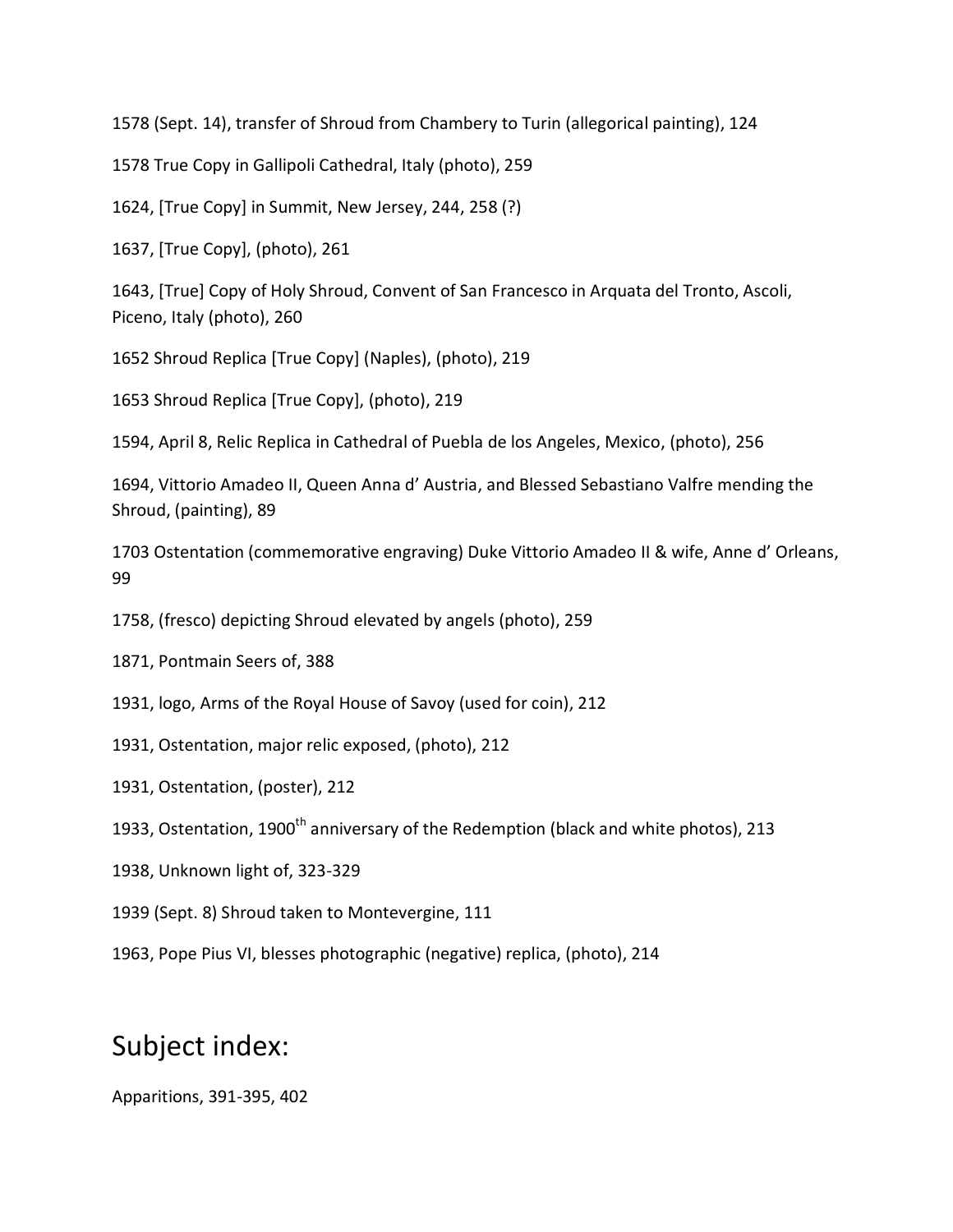Apparition of Our Lady, 393

Apparition of the Blessed Virgin Mary, 388

Apparitions in Mexico, 1531, (painting), 379

Ascension, 351-369

Assumption, 351-369

Backing cloth, black, added by Blessed Sebastiano Valfre, removal of, 267

Balls of fire, 391

Ball [lightning], 391

Bi-locations, 351-369

[Brandea], 265-291

Bishop Saint Barulio or Braulius, Letter 42 of Zaragoza, Spain, referring to Sudarium, 307

"Cavato Dal Originale [in Tavrino L'Anno 1624]", 244

Chariots of Fire, 381-405

Chariots of Fire, see under "Balls of fire" and "Ball [lightning]", 391

Clotilde di Savoia, backing applied by, 1898, (photo of Poor Clare Sisters by Barrie Schwortz), 378

Codex of Leon, Sudarium as a relic, 307

Double Exposure (theory), 371-379

Earth, 366

Eucharistic Prodigies, 407-415,

"Ex Braccio" "from the arm", 217

"Ex Extractum", true nature of, 217-263

"Extractum Ab Originali", 244

"Ex Originali", 217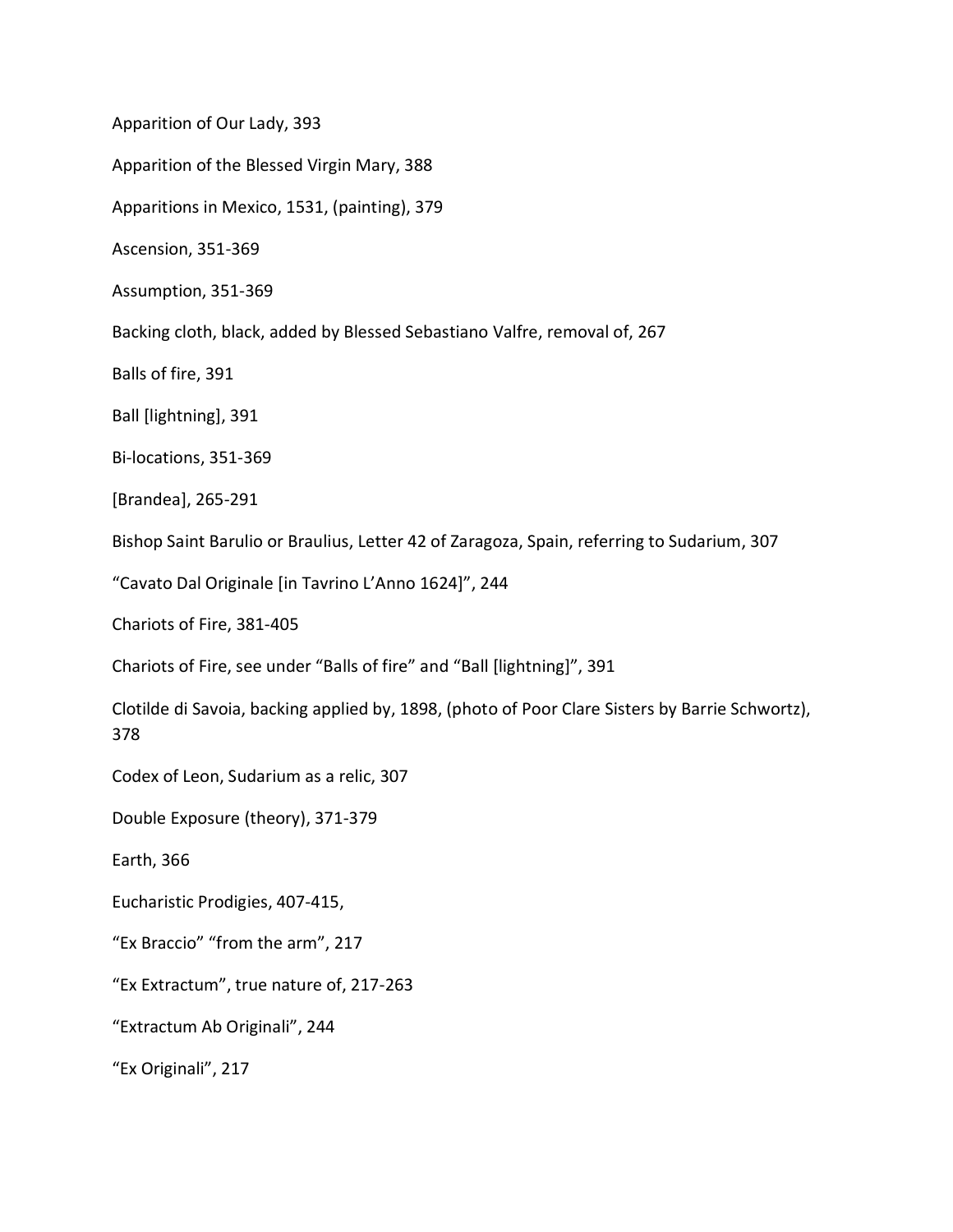"Extractum Ex Originali Tavrini", 243 Ex Sindone (Shroud), true nature of, 265-291 "Explosion of the Supernatura," 334 Fatima, Cinematographic interpretation of, depicted as Chariot of Fire (photo), 404 Fatima, Miracle of the Sun, 313-321 Forward to book, 7-10 Foundation for Religious Research, 295-297 Gallipoli Copy, Gallipoli Cathedral, Italy (photo), 259 Gospel According to Peter, 415 Haloes, 381-405 Heart, of Saint Clare of Montefalco, miraculous growth in form of crucifix, (photo), 334 Heaven, 366 Hell, 366 Holy Eucharist, Theory of Parallel Universes, 337-349 Holy Shroud (Sindone), testimony to the Passion of Jesus, the Christ. 19-21 Holy Shroud (Sindone), of the Gospel and Oral Tradition, 299-311 Holy Shroud as a photograph, 417-422 Holy Shroud of Turin, compared to atomic bomb effects, 335 Holy Shroud of Turin, compared to Kirlian Photography, 335 Holy Mandylions, 23-75 Holy Soudarion. 23-75 Holy Veils, 23-75 Hungarian Pray Manuscript [Codex], 225 [Intervention] (June 21st-July 23 $^{rd}$ , 2002), 423f.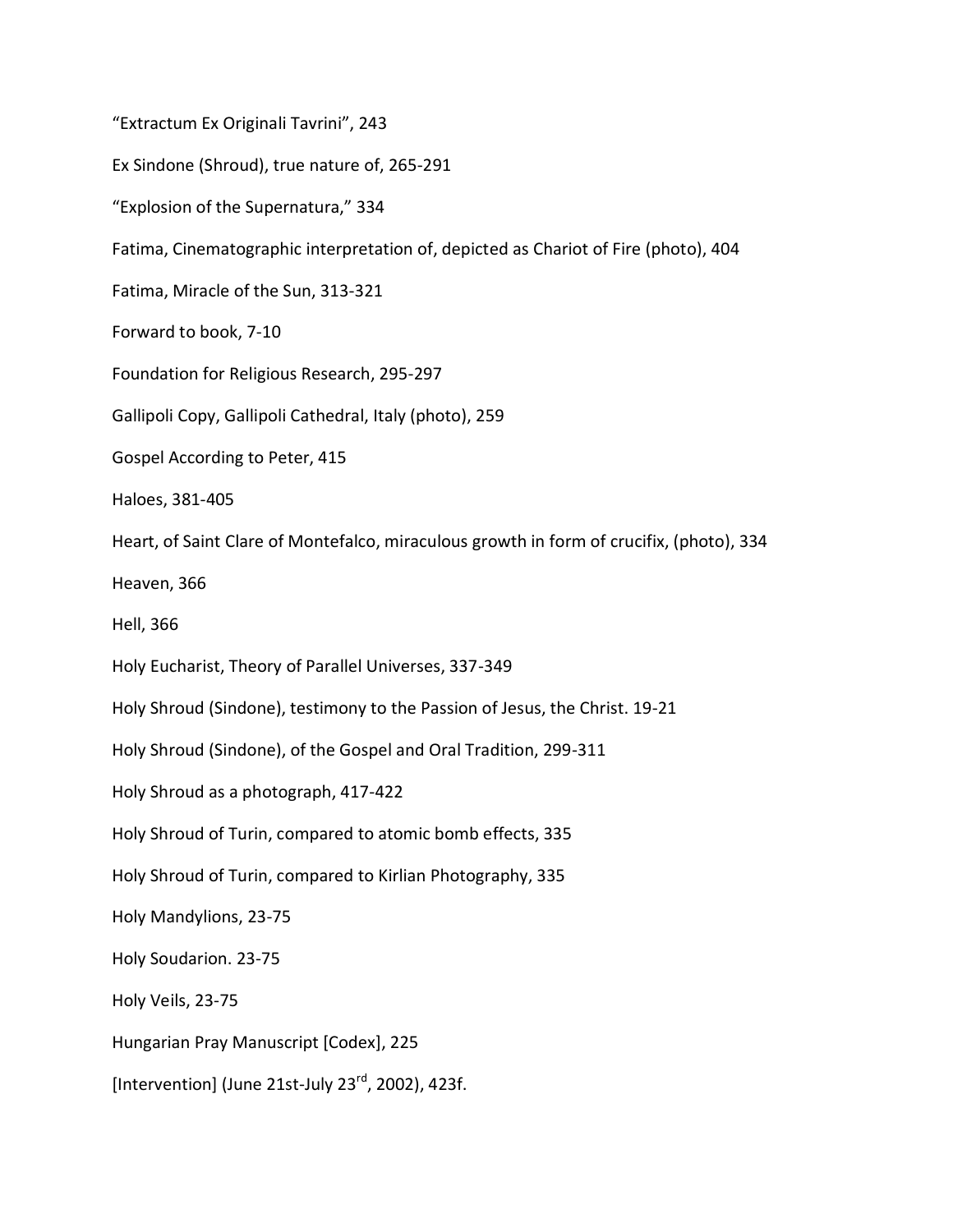Introduction by Barrie M. Schwortz, 13-15

Kirlian Photography, 333

Lance of Saint Maurice, see also under Holy Spear, 240

"L-shaped poker (?) holes" (photo), 225

La Salette, France, Seers of, (photo), 403

Limbo, Icons depicting, (photos), 366

"Poker holes", Holy Nails proposed as supernatural cause, (drawing/diagram), 240

Maria Clotilde di Savoia (princess), Consort of Prince Napoleon, placed a pink silk backing on Holy Shroud, Certificate of Authenticity (photo), 267

Miracle of the Sun, Fatima, 313-321, 337-349,

Miraculous Cloths, 385-405

Mysteries of Catholic Tradition, 337-349

Nimbuses (See also "Haloes"), 381-405

Ordeals by Fire, 236, 238

Ostensions, 131-181, 80

Ostentations (Ostentions), Rituals observed in and in the Cult of the Holy Shroud, 183-215

Parallel Universes, (see under Theories of Parallel Universes)

[Poker holes] L-shaped, 54

Poker holes (?), 225

[Poker holes], cause of, 234-240

Blessed Pope Pius IX, granting Plenary Indulgence, 267

Purgatory, 366

Recording Image and Sound on any existent matter, 331-335

Restoration (see also [Intervention]), 423f.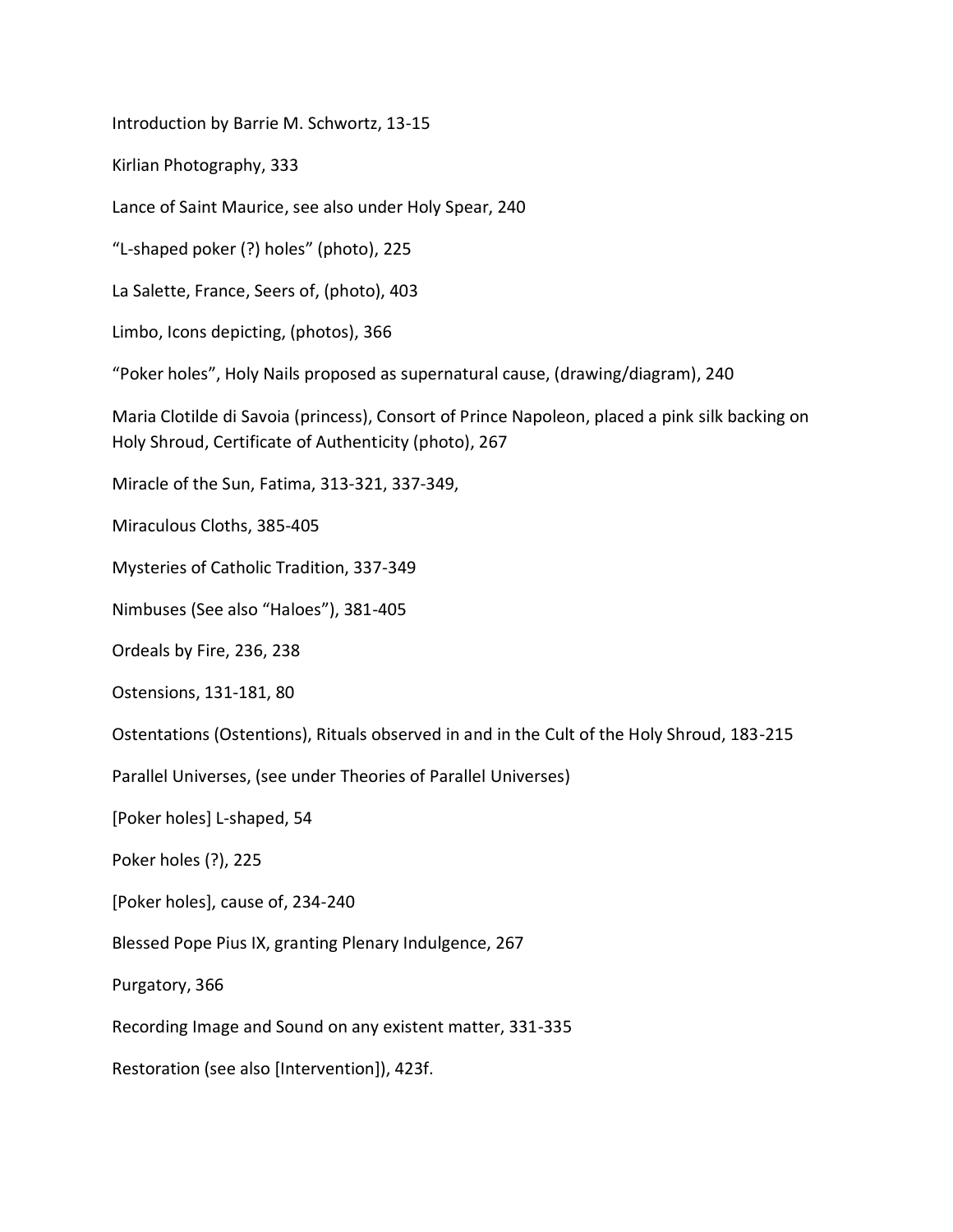Relic Replicas, nature of, 217 Resurrection, 351-369 Savoy Cross, 80 Savoy Royal Family Heirloom, 77-129 Shroud, Exhibitions of, 131-181 Silk (pink) backing cloth added by Princess Clotilde di Savoia, (photo of sealed engraving), 267 Sindone (Shroud) Exhibitions of, 131-181 Stains, Supernatural, 407-415, "stenciled?" copies of Shroud, 1641, 1643, 1644, (photo), 227 "Testa" (head) of John the Baptist (photo), 174 Thefts of Relics and/or their replicas, 144 [True Copy] of Summit, New Jersey (1624), 244 [True Copy] of 1678, Saint Maurice's Church, Vintimilgia, San Remo, Italy, 246 "Vera Effigy" Relics, true nature of, 217-263 Vignon markings, 68 "Vision of Hell" at Fatima, 324 Vittorio Emanuele di Savoia, H.R.H., Prince, (Forward by), 5-10

## **Geographic Names:**

Asturias, Spain, Face cloth at, 70 Besancon, Shrouds of, (photos), 241 Guadaloupe, Mexico, Tilma (Cloak) of Juan Diego, 402 Sainte Hipolyte-sur-Doubs, Chapel of, Holy Shroud in, 46 Hiroshima, [Japan], 334 Lombardy, Iron Crown of, (photo), 240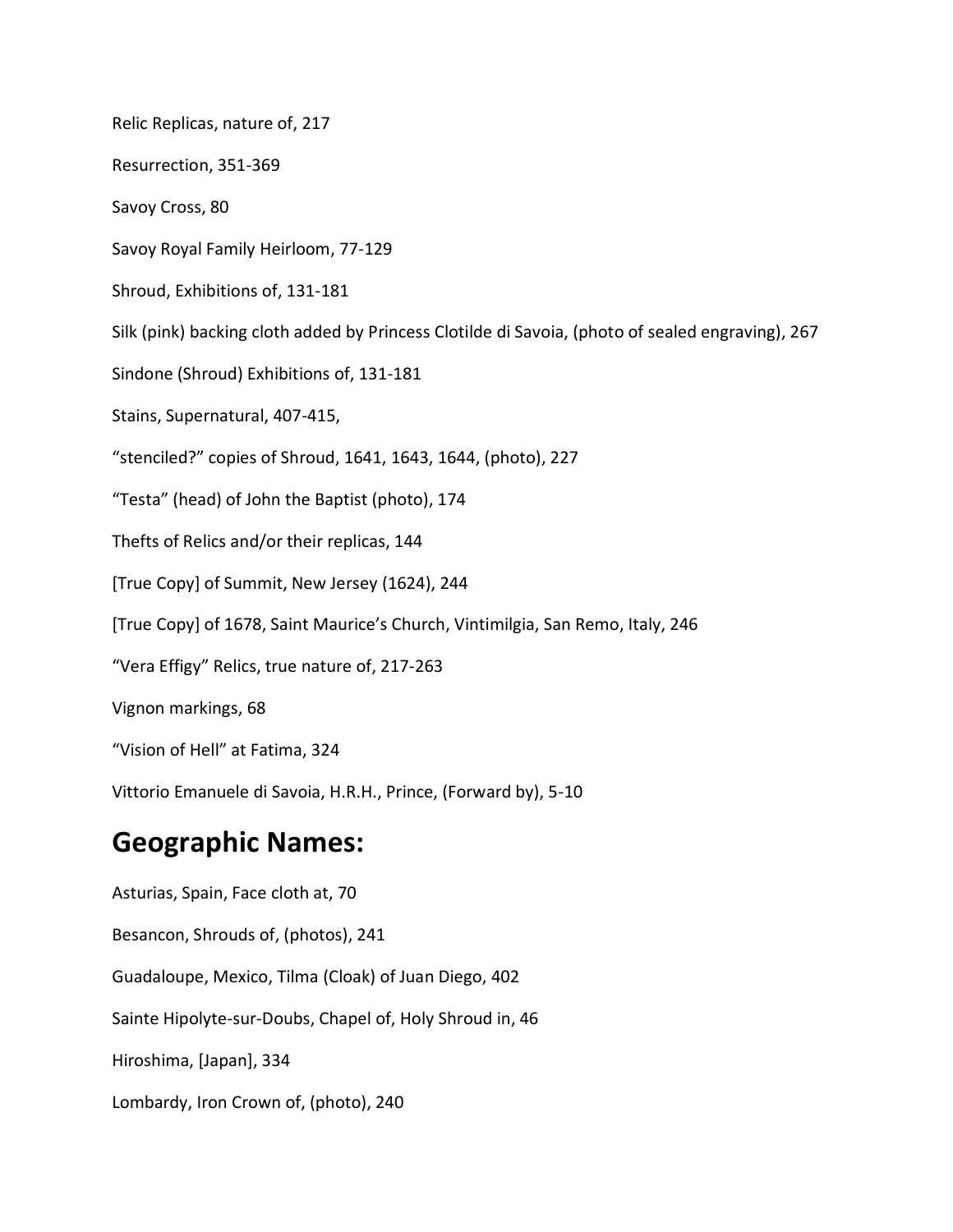Mexico, 1531, (photo of Tilma of Juan Diego), 379 Nagasaki, [Japan], 334 Zeitun, Egypt, Apparition of Our Lady at, (photo), 319 **Illustrations:** Abgar [V] legend, 22 Abgar V (coin), 58 Abgar V (depiction, Stained glass), 57 Acheiropoietos of the Christ, Sanctum Sanctorum of the Lateran Basilica, Rome, (753 AD), 69 Acts of Pilate, [ancient Coptic/Greek Unciel manuscript], 356 Alcobaca Monastery Lipsonateca (Portugal), (photo), 404 Altar Lines (Altar Shrouds), box for (photo), 150 Altar stone "Sepulcher" (engraving), 149 Altar stone "coffin" for relics (photo), 150 Almarjao, (Count), book dealer, (photo), 119 Apocryphal Gospels, (printing), 355 Apparition of Our Lady at Zeitun, Egypt (photo), 319 Apparition at Pontevedra (painting), 327 Apparition of [Our Lady] at Pontmain, 1871 (2 photos of engravings), 390 Besancon copies, (photos), 246, 248 Blessed Amedeo IX (1435-1473) (painting), 122 Blessed Amedeo IX, allegoric depiction of Ostentation, (engraving), 271 Amedeo VIII (engraving), 79

Amedeo IX (engraving), 79

Blessed Ana Maria Taigi (1769-1837), (painting), 104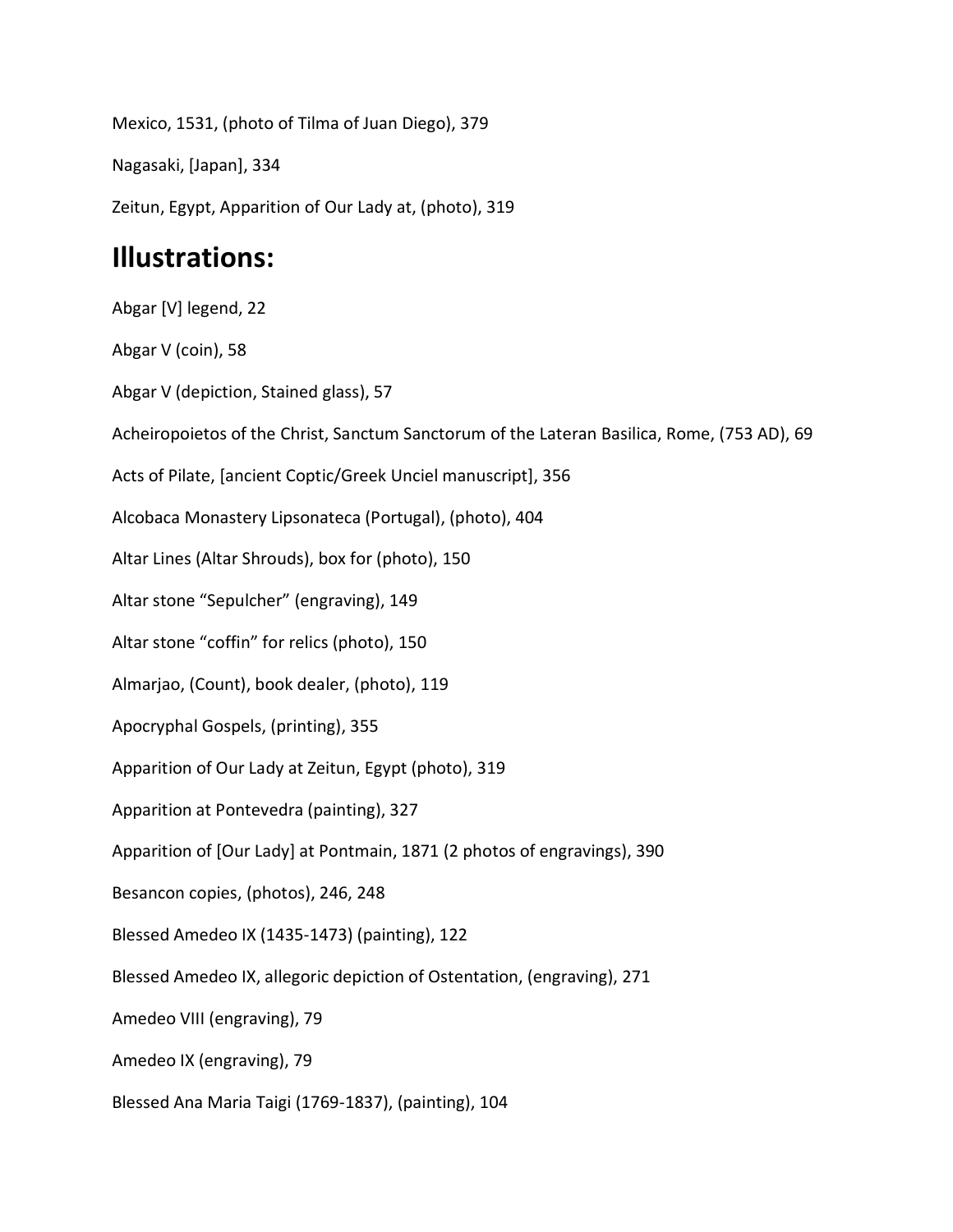Ancona, Lance of (engraving), 135

Anne di Orleans (Queen), assisting Vittorio Amedeo II and Blessed Sebastiano Valfre repairing the Shroud (1694), (photo), 266

Antipope Clement VII, (disfigured sculpture), 72

Apparitions of Our Lady at Lourdes, France (1858), (photo), 327

Arca Santa (Holy Ark/Trunk), Oviedo, {Spain], 70

"Aurora Borealis Startles Europe…" (newspaper headline, Jan. 26, 1938) (photo), 326

Blessed Amedeo IX of Savoy (allegorical painting), 75

Bosom of Abraham, Medieval Western depictions of, (photos), 309

Bull of January  $6^{th}$ , 1390 with correction of June 1st 1390 (photo), 51, 72

Saint Carlo Borromeo, visit to the Shroud (painting), 170

Saint Carlo Borromeo, frontal section of Shroud Copy given to, (photo), 256

Carlo I (1468-1490) (engraving), 95

Carlo II (engraving), 82

Carlo III (1486-1553), (painting), 122

Carlo III (Duke), receiving copy of Papal Officium Sanctissimae Sindonis (painting), 181

Carlo Alberto I (1798-1849), (painting), 125

Saint Carlo Borromeo, (painting of), by Pier Felice Mazzuchelli, (photo), 256

Saint Carlo Borromeo, Sealed Souvenir print of Pilgrimage, Ostentation of 1582, 278

Carlo Emanuele I (1562-1630) (engraving), 97

Carlo Emanuele I, introduced Shroud as Paladio (Battle Standard) of Turin (painting), 100, 122

Carlo Emanuele II (1634-1675), 98

Carlo Emanuele II, marriage to Princess Francesco D'Orleans, 1663, Ostentation, (engraving), 187

Carlo Emanuele III (1701-1773), (painting), 122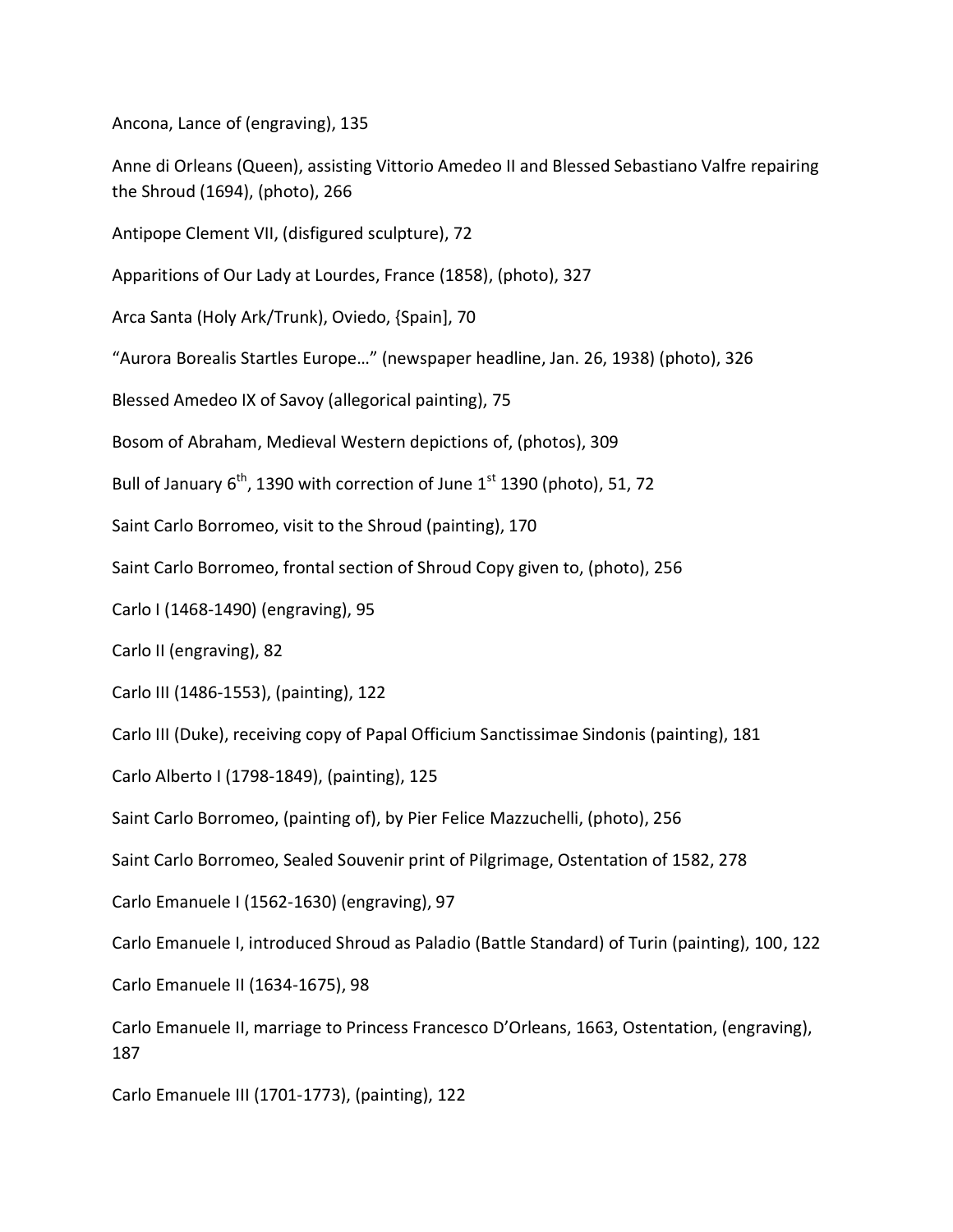Carlo Emanuele IV (1751-1819), (painting), 125

Carlo Emanuele IV (1775) wedding to Princess Maria Adelaide Clotilde of France (engraving), 196

Carlo Felice I (1765-1831) (painting), 125

Carlo Luigi Buronzo Seisignori (Archbishop of Turin) (1799) (engraving), 198

Carlo Vittorio Amedeo di Lanze (Cardinal) (1750), (engraving), 194

Carlos Evaristo and Family at Cathedral of St. John the Baptist, Turin, (photo), 128

Carlos Evaristo and Fred Zugibe [President of ASSIST], (photo), 289

Carlota di Savoia, Queen, (painting), 83

Castellone di Borriana, painting in, (painting), 229

Cathedral of Saint John the Baptist with Guarini dome in background (photo), 128

Cathedral of Saint John the Baptist, Royal Balcony, beneath which Shroud is kept (photo), 128

Cathedral of Saint John the Baptist, Altar frontal (photo), 128

Century Reliquary containing Relic of the Holy Shroud and other Passion relics, (photo), 281

Century Reliquary containing Relic of the Holy Shroud, Holy Cross, and Savoy Saints, Blessed, (photo), 281

Century Reliquaries, XVIII, XIX, XX (two photos), 282

[Certificates] Relic, see under [Reliquary certificates]

Chains of St. Peter, rust from, on certificate (photo), 144

Chalice of Antioch, 55

Chambery, Castle, (model of), 121

Chambery, France (painting of Holy Shroud), 176

Chambery, nitche or cavity, Shroud kept in, (photo), 121

Chambery, altar of, (photo), 123

Chambery, Sainte-Chapelle (photo), 123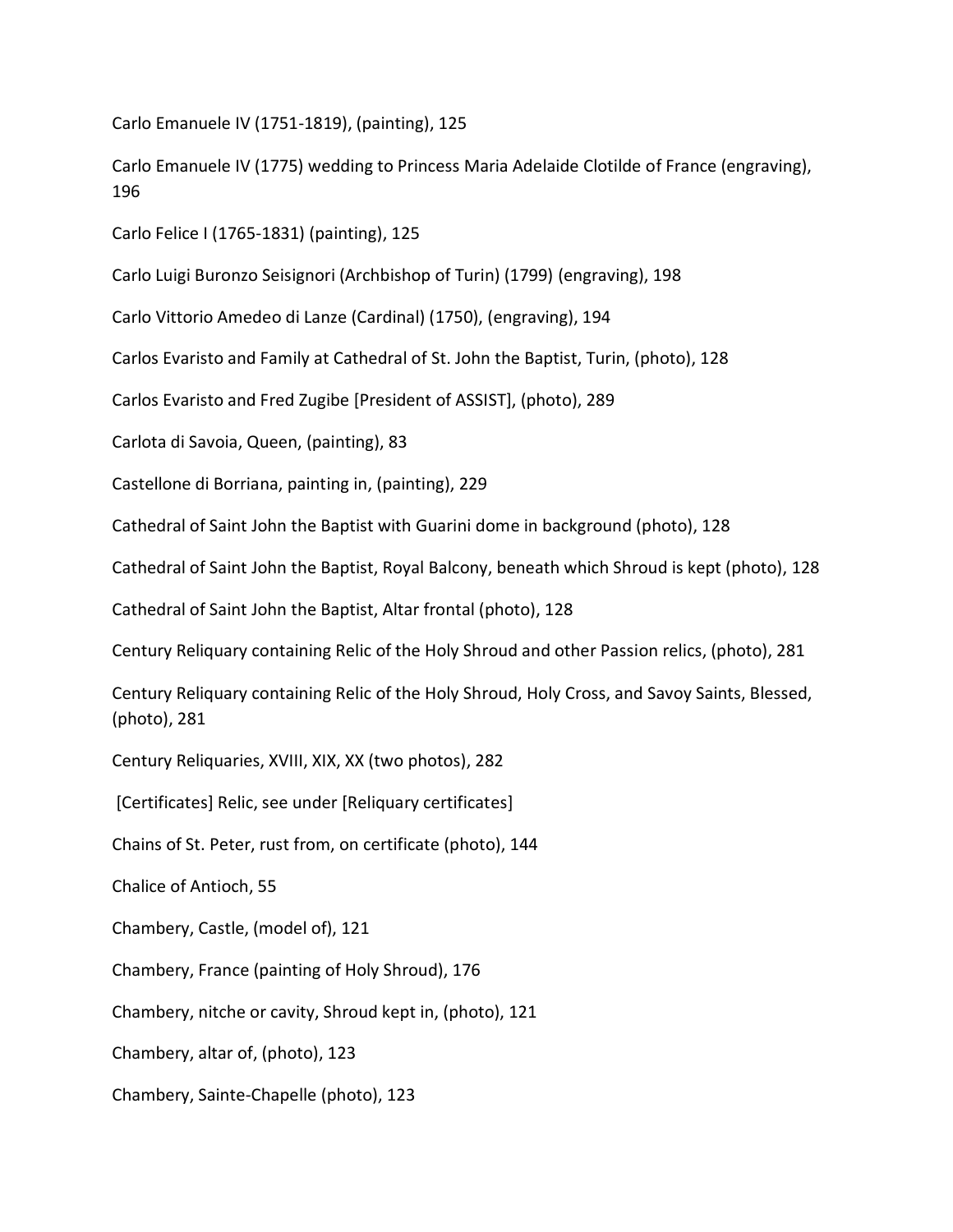Chambery, Embossed Seal (photo), 149

Charlemagne, Talisman of (photo), 177

Christ as Master of the Universe holding the World, (painting), 336

Christ's body on Cross (Fresco), 40

Christ, Risen (as per Image on the Holy Shroud), (painting), 369

Christ, Suffering of, (painting by Richard Serrin), 329

Circular stone, fragment of, in Hall of the Angel, Church of the Holy Sepulcher [Jerusalem] (photo), 310

Claudine di Penthievre (painting), 83

Clotilde di Savoia, Princess (painting), 88

Coin, Effigy of Duchess Anna di Lusignano, 79

Coin, Effigy of Beatriz of Portugal, 81

Coin, Effigy of Beatrice of Portugal, 89

Coin, Effigy of Madama Cristina duchess Maria Cristina di Francia, 89

Coin of Bianca di Monferrato, 82

Coin with effigies in profile of Prince and Princess of Saxony (photo), 87

Coins, minted in Constantinople between 692 and 1204, 68

Coin, by Emperor Constantine Porfirogenta, 945 AD, 68

Confraternity of the Holy Shroud, Cover of 1825, (photo), 95

Confraternity of the Holy Shroud, Seal of (engraving), 95

Constantinople, depiction before sack of, 68

Constantinople,  $12^{th}$  century icon with Holy Face, 71

Constantinople, Sack of (painting), 68

Copies of various relic Shrouds made between the XVII and XX centuries (photos), 262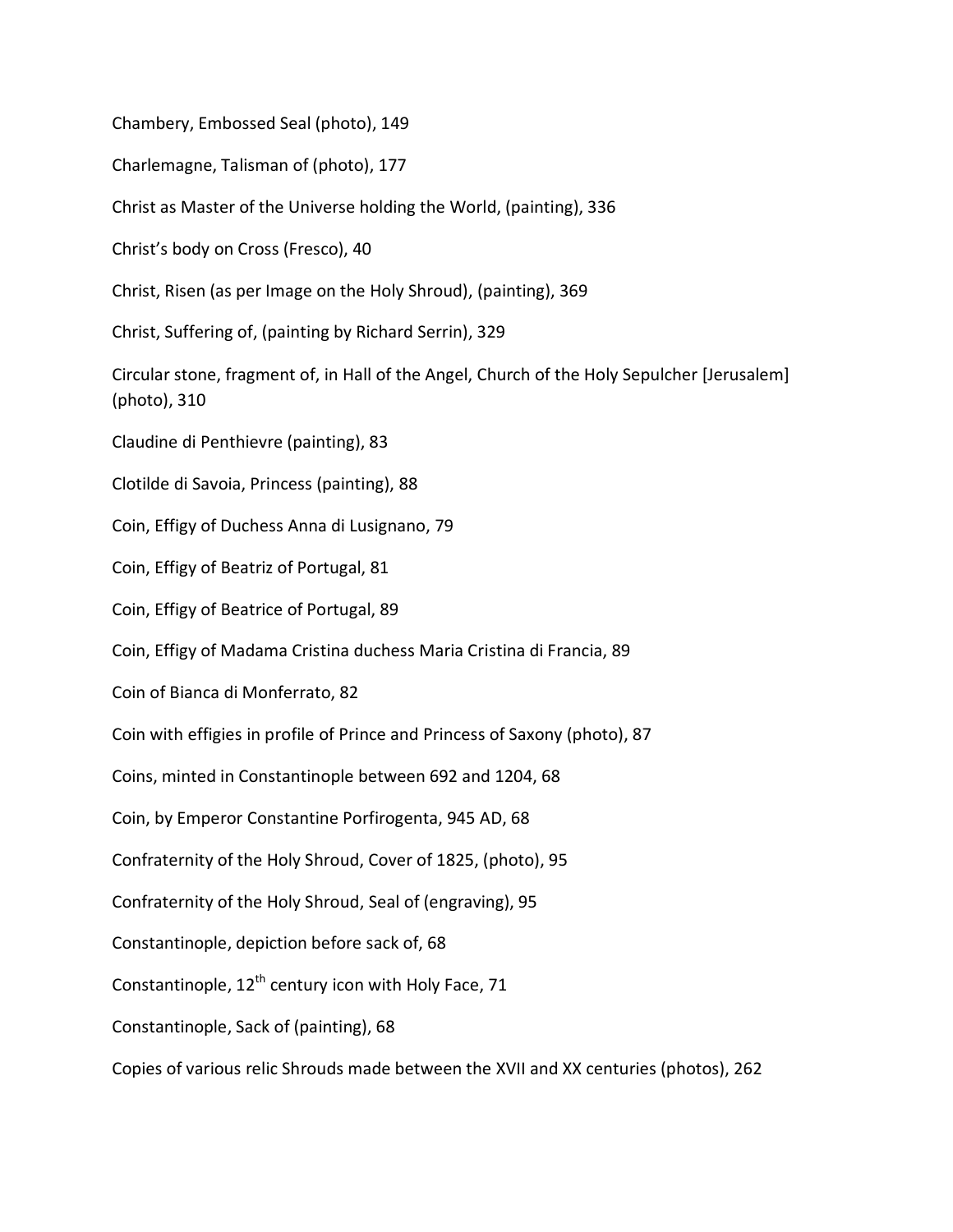Coptic Apocryphal texts (engraving), 343 Coptic Orthodox Tradition, Sacred (Shroud) Relic, 24 Crucifix of San Damiano that came to life and spoke to Saint Francis of Assisi (photo), 348 Crucifix of Limpias, (photo), 348 [True] Copy of Shroud [brandeum], before fire of 1532, (photo of), 170 Crown of Thorns (see also under Reliquary of Holy Crown) Crown of Thorns, reliquary, Notre Dame Cathedral, (photo), 166 Crown of Thorns, circlet, Notre Dame Cathedral (photo), 167 Crown of Thorns, Reliquary containing, (photo), 284 Descent of the Holy Spirit, (painting), 366 Depiction of the Tilma of Juan Diego (painting), 379 "De Sindone Taurinensi", uncaptioned engraving, 268 Dijon Eucharistic Miracle, Medieval, "image of the risen Christ", (2 photos), 390 Ecce Homo draped with the Holy Shroud, (painting), 415 Ecce Homo face compared with Shroud face, (photos), 420 Einstein-Rosen Portal connecting two parallel states of existence, (drawing), 361 Emmanuel Philibertus, (engraving), 198 Emperor Caesar Tiberius, cure of, Medieval story of, fictional account of, 57 Enrie, Giuseppe, professional photographer (portrait photo), 213 Escorial Relic Replica, (photo), 248 Escutcheon of Carlo III and wife Beatrice of Portugal, 80 "Extractum Ab Originali Taurini" touched [brandeum?] on 8 April: 1594 (photo), 256 "Extractum Ab Originali", [True] Copy in Convent of San Francesco in Arquata del Tronto, Ascoli, Piceno, Italy (photo), 260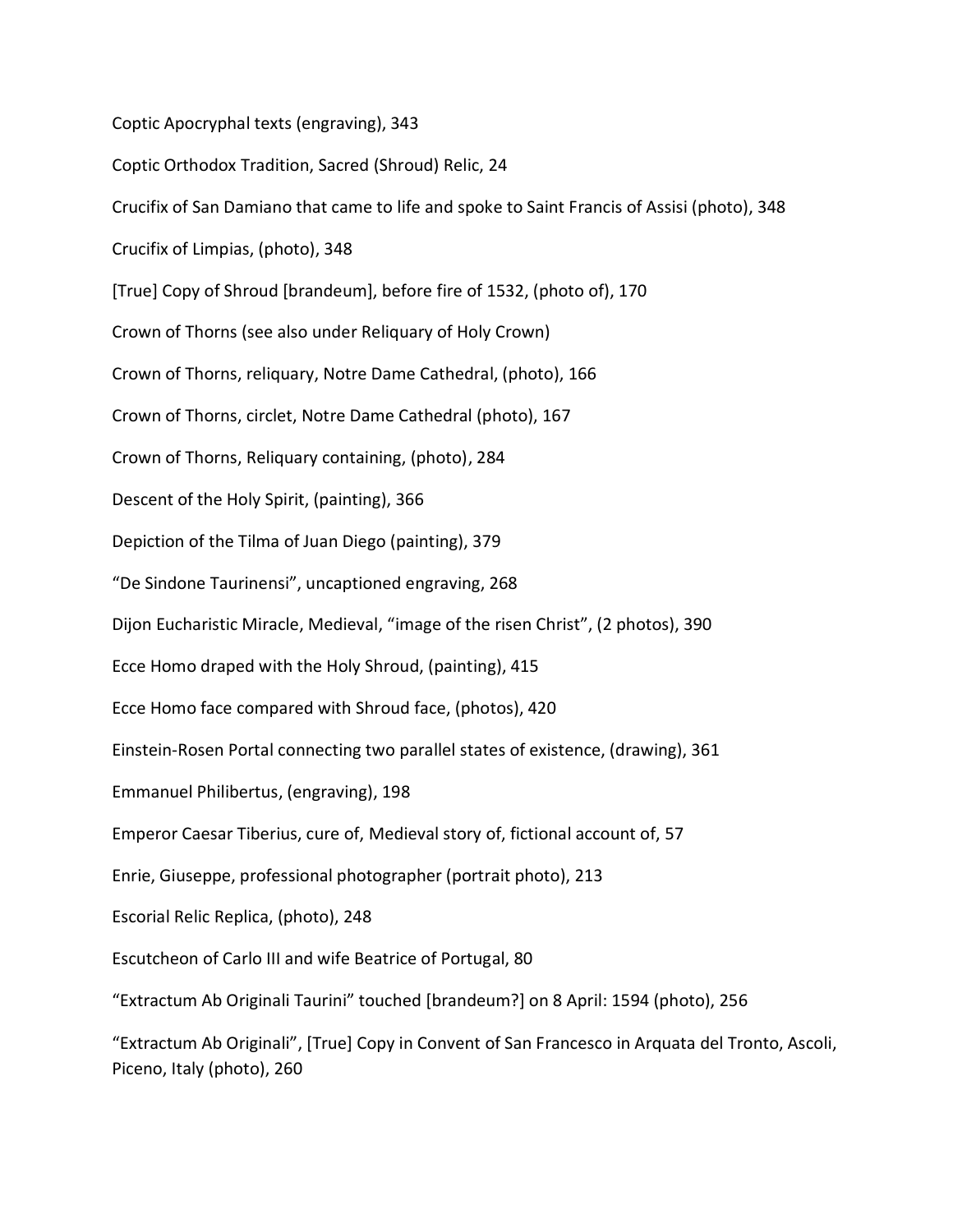"Extractum Ab Originali" Relic Replica (1651) in Monastery Church of Saint Vojtech, Adelbert in the Czech Republic (photo), 258

"Extractum Ex Originali Tavrini Anno 1637" (photos), 261

Ex Votos of Shroud Devotees, (coin-like), (photo), 176

Ex Voto depicting Saint Joseph, Our Lady, Saint Stephen, (painting), 189

Ex Voto, see also under "Votive"

Face, [Holy Shroud], [negative image of], (photo), 334

Face, [Holy Shroud], [positive image of], (photo), 345

Face of the Shroud, similarities between that and Christ Icons, (photos), 345

Facial Image of Jesus, Miraculous Host, (photo), 411

Fatima, Cinematographic interpretation of, depicted as Chariot of Fire (photo), 404

Feudal Submission of Miribel Chateau, March 22<sup>nd</sup>, 1453 AD, 52

Filiberto I (1465-1482) (engraving), 95

Filiberto II (148-1504) (engraving), 97

Filippo II (1443-1497), (engraving), 97

Francesca Catarina di Savoia, princess, (1595-1640) (painting), 229

Francesco Giacinto Vittorio Amedeo, duke (1632-1638), son of Vittorio Amedeo I of Savoy (painting), 270

Saint Francis, Vision of (painting), 404

Cardinal Gabriele Paleotto, Sealed Souvenir print, Ostentation of 1582 (engraving), 278

Geoffrey de Charny, rubbing from tomb, 47

Geoffrey de Charny, supposed Armorial Bearings, 52

Gerolamo Della Rovere (1605-1637) painting of Shroud in Sabauda Gallery, Turin, formerly attributed to Giulio Clovio. 12.

Giacinto (1632-1638) (Duke), (painting), 89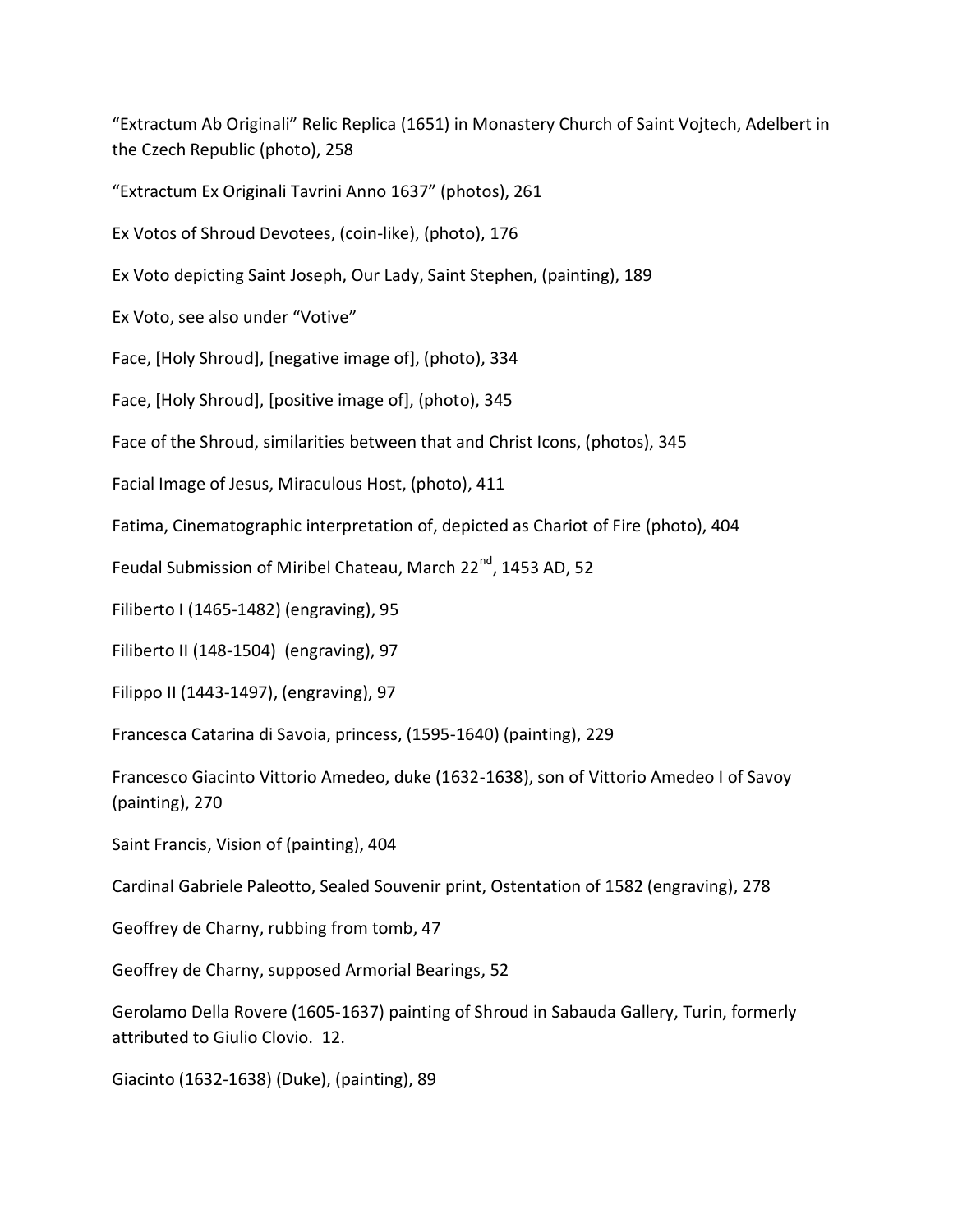[Giovanni Riggi di Numana, in STURP photo (photo by Barrie Schwortz), 378 Golden Legend, 57 Gospel of Nicodemus, [ancient Coptic/Greek Unciel manuscript], 356 Guarini Chapel ("new") (drawing), 96 Guarini Chapel ("new"), Reliquary Altar, (photo), 123, Guarini Chapel, Reliquary Altar, (drawing), 232 Hair of the Blessed Virgin Mary (photo), 173 Holy Belt, see under Holy Cincture Holy Blood (decanter [ampule], reliquary for liquid blood (engraving), 134 Holy Blood, two reliquaries of (photo), 172 Holy Blood, relic, (photos), 173 Holy Blood, Cathedral of Venice (photo), 172 Holy Blood, vial of, Bruges, Belgium, 172 Holy Cincture (Holy Belt) of the Blessed Virgin Mary (photo of fresco), 255 Holy Crown, reliquary, (golden reliquary), 167 Holy Cup of Valencia, Spain, 55 Holy Face (Constantinople, 12<sup>th</sup> Century Icon), 71 Holy Face of Manoppello, 67 Holy Face by Sister Celine of Liseux (1904), 246 [Holy Face], unattributed painting, 414 Holy Grail, 55 Holy Lance of Saint Longinus (photo), 168 Holy Lance from Armenia, 169 Holy Mandylion, an example of a 19<sup>th</sup> century icon. 18.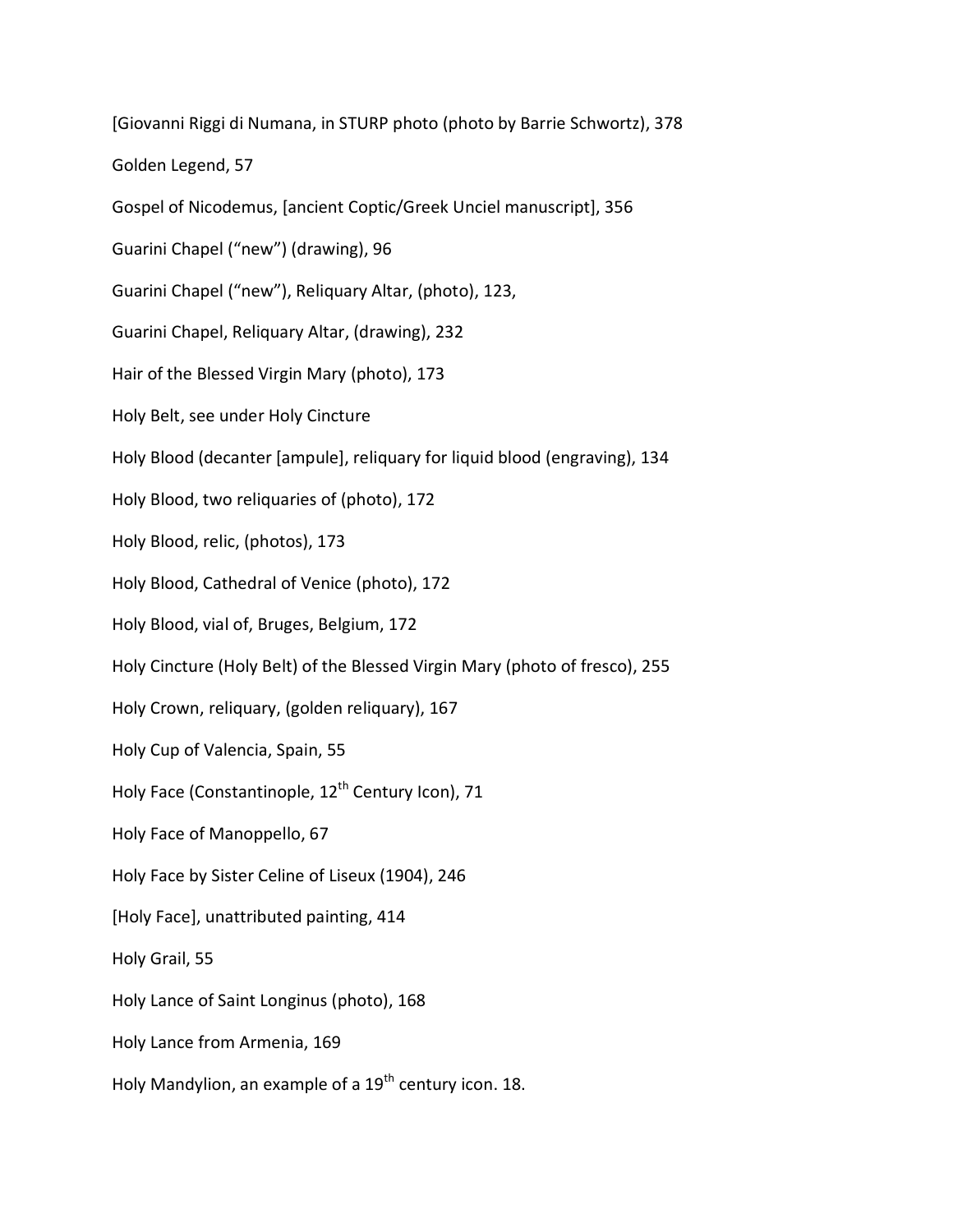Holy Mandylion (Fresco), 53 Holy Mandylion, finding of (Fresco), 58 Holy Mandylion above wall of Edessa (painting), 58 Holy Mandylion (depictions), 56 [Holy Mandylion], Skylitzes Manuscript (illumination), 59 Holy Mandylion (Tapestry), Moscow, 1389 AD, 53 Holy Mandylion (Genova), 66 Holy Mandylion (San Silvestro in Capite, in Vatican), 66 Holy Mandylion (Tapestries), 61 Holy Nail, (see under "Iron Crown") Holy Nails (4), supernatural cause of "poker holes", (diagram/drawing), 240 Holy Nail Reliquary, Imperial Collection, Vienna (photo), 178 [Holy] Napkin, see under Santo Sudario Holy Ring (Santo Anello), Ring of the Blessed Virgin (photo) Holy Robe (see also under Tunic and Robe) Holy Robe [Tunic], (painting), 151 Holy Robe [Tunic] of Argentieul, France. (photo), 168 Holy Robe of Trier, Germany (photo), 169 Holy Robe of Christ (relic of, Kremlin Chapel), (photo), 171 Holy Sepulcher, Church of, Marble Reliquary in the Hall of the Angel, fragment of the circular stone in (photo), 310 Holy Shirt of the Blessed Virgin (photo), 176 Holy Shroud, face on, after restoration, [2002], (photos), 424 Holy Shroud, face, reverse side of, [restoration of 2002], (photo), 424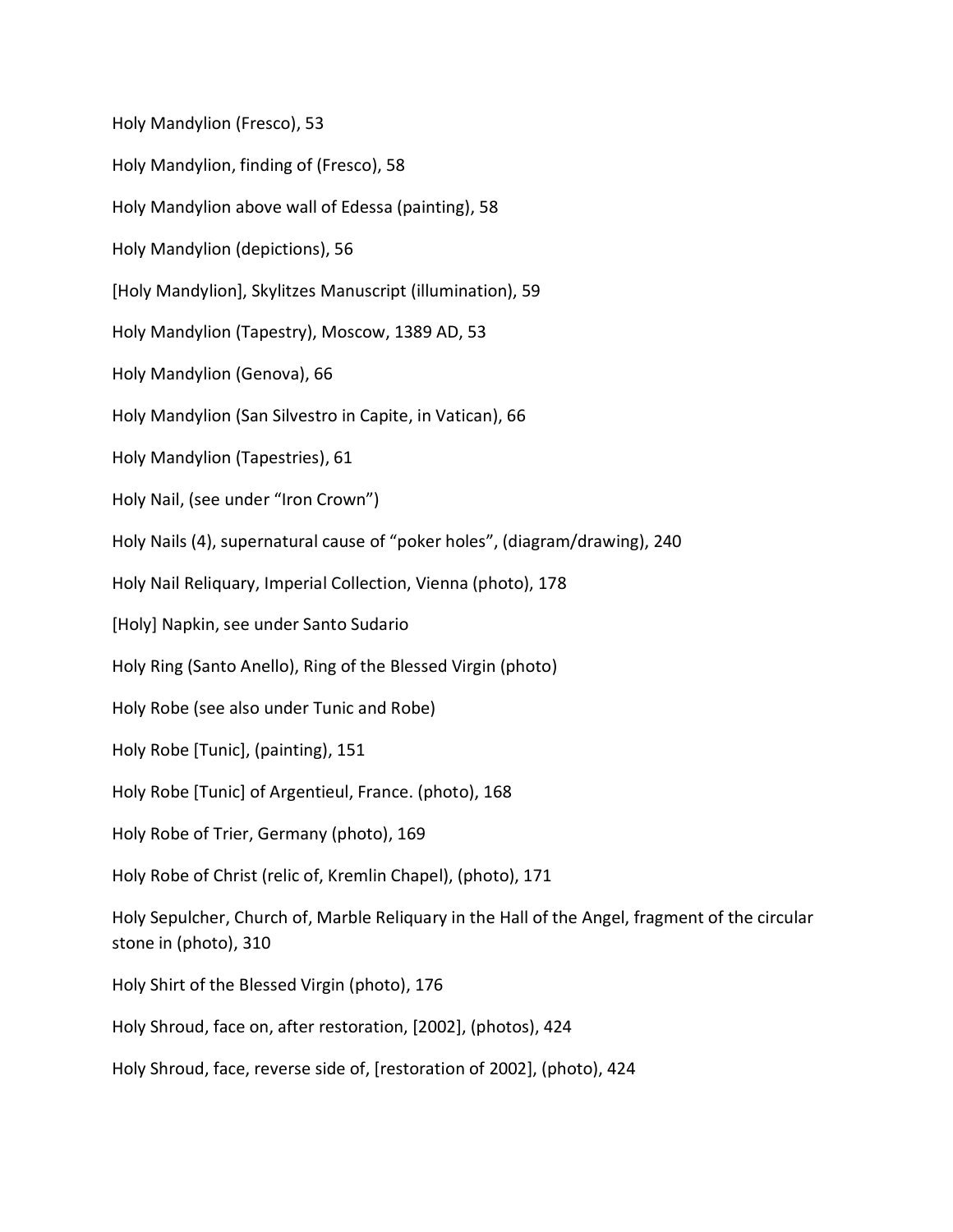[Holy Shroud], organic matter from, [restoration of 2002] (photos), 424 Holy Shroud, XVIII Century artistic copy, (photo), 261 Holy Shroud, Duc de Berry Reliquary, threads in (photo), 178 Holy Shroud, Gallipoli Copy, "Vera Effigy" (photo), 259 Holy Shroud and Relics of the Passion (paintings in Turin & Piedmont), 80 Holy Shroud, Relic Replica, document of authentication, 1822, (photo), 255 Holy Shroud [uncaptioned painting], 106 Holy Shroud (1933) first black and white photos taken (official photo), 213 Holy Shroud, taken to Montevirgine, Sept. 8, 1939 (photo), 111 Holy Shroud in time of Duke Emanuele Filiberto and Marguerite di Valois of France (anonymous drawing), 93 Holy Shroud, procession in honor of (1628) (painting), 197 Holy Shroud, Transfer of from Chambery to Turin Sept. 14, 1578 (allegorical painting), 124 Holy Shroud, (drawings of), 155 Holy Shroud, Relic Replica, in Queen Maria Pia di Savoia e Braganca' Oratory (photo), 250 Holy Shroud as Royal Standard, 1706 re-issue of 1684 engraving, 188 "Holy Shroud of Christ" (Moslem Cloth),  $(11<sup>th</sup>$  century) (photo), 164 Holy Shroud, veneration of by Saint Carlo Borromeo, (painting) (photo), 256 Holy Shroud, with and without body on Good Friday and Easter Sunday, (photo), 300 Holy Soudarium (Oviedo, {Spain], 70 Holy Spear, (Lance of Saint Maurice), (photo), 240 Holy Spirit, Descent of, (paintng), 366 Holy Swaddling Clothes, Aachen (photos), 179 Holy Thorn reliquary (Lisbon, Portugal), (photo), 167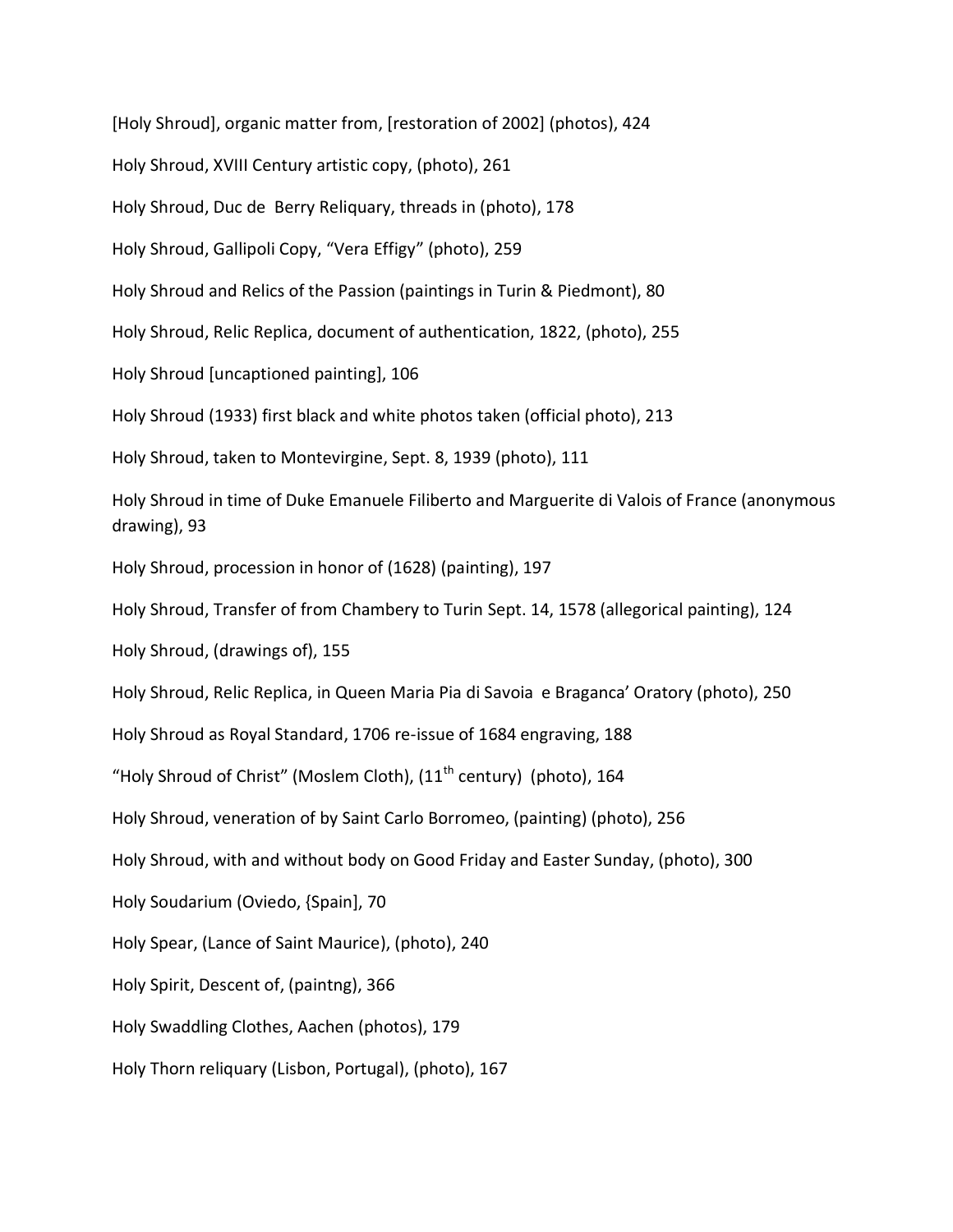["Holy Tunic"] uncaptioned photo, 268 Holy Umbilicus, Reliquary, Paris (1407, Champagne) (photo), 178, 179 Holy Veil, (See also Veronica Veil; Holy Face) Holy Veil, (Joseph of Arimathaea), 55 Holy Veil, Duc de Berry Reliquary, threads in (photo), 178 Holy Veil of Our Lady, Chartres, France (photo), 176 Holy Veil (Vatican Ostension, Engraving), 65 Holy Veil, "Vignon" markings, 34 Holy Veil, replicas of, 64 Holy Veil, (Soudario), Reliquary containing threads from, (photo), 284 Holy Veil of Alicante, Spain (Painted replica of Vatican Facecloth), 66 Holy Veils, (Vatican collection), 66 Holy Veil and Holy Shroud, in collection of King Umberto II, (photo), 263 Holy Veil, Russian Standard during World War I, (photo), 319 Iron Crown, containing Holy Nail, (photo), 169, 240 H.R.H. Prince Vittorio Emanuele, meets Pope Benedict XVI, 6 Hungarian Pray Manuscript (1192-1195 A.D.) [codex] (illumination), 215 Islamic miniature, Old Testament Prophet, Elijah, enflamed, (painting), 399 Jacques de Molay and Geoffrey de Charney, (illumination), 73 Jesus, images of, come to life, (painting), 348 Joan Francoise de Chantal, Saint (1572-1641), (painting), 94 John Donne, (engraving), 377 Saint John, empty tomb of, (photo), 310 Don Juan of Austria, half brother of King Philip II of Spain, photo, 257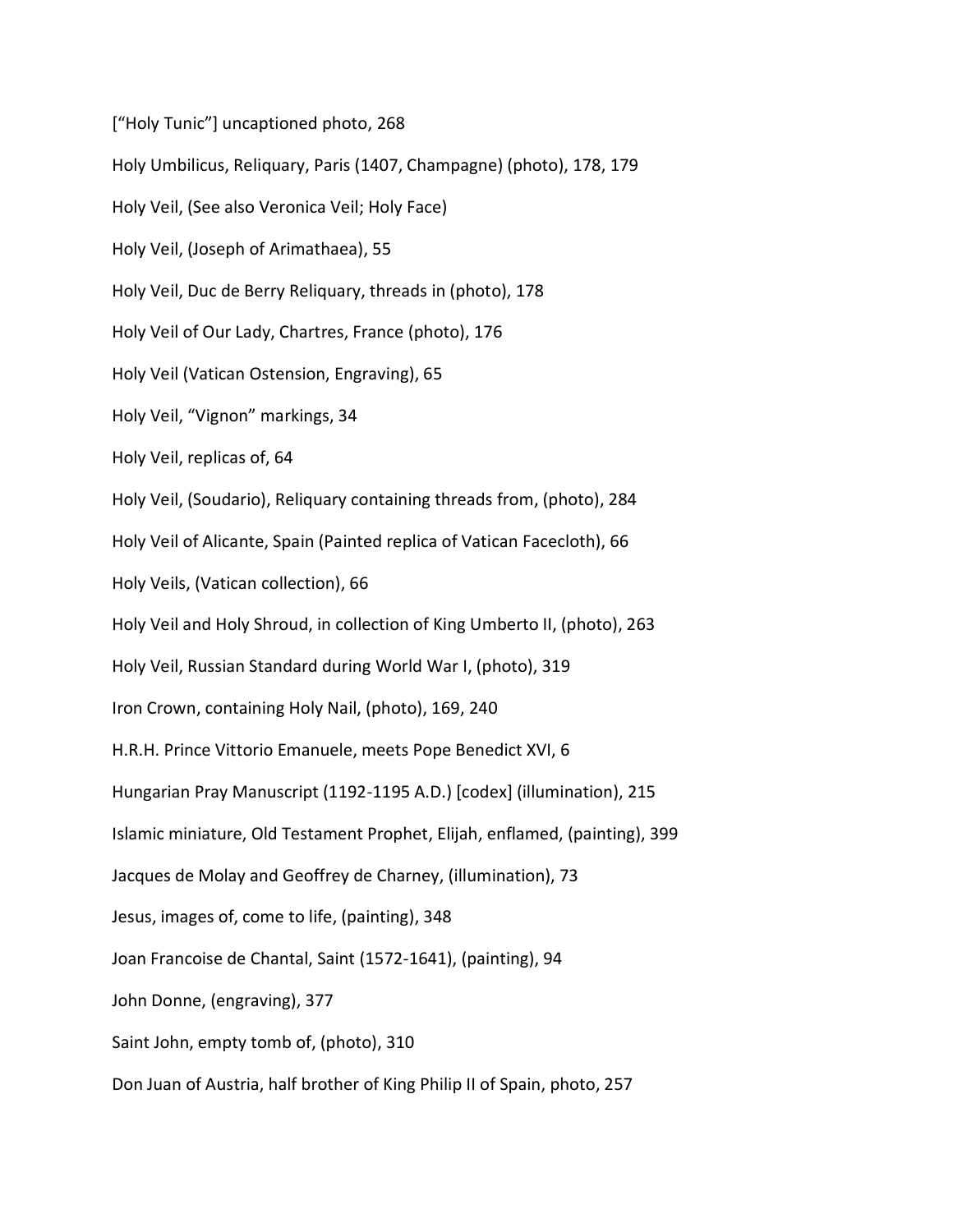Islamic texts, references to Shroud/burial cloth of Christ (photo of text), 253

Jesus appears to Mary Magdalene as the Gardener, (painting), 367

Jesus raises Jarius' daughter, (painting), 367

Jesus, risen, appears to disciples on road to Emmaus (Medieval miniature illumination), 367

Joao Sacadura Cabral and Portugese Shroud Centre Founder Lagrifa Fernandes, after Fatima Conferences, with Carlos Evaristo (photo), 289

[John Jackson] (in STURP photo) (photo by Barrie Schwortz), 378

Joseph of Arimathaea (icon), 55

Jospice Matress Cover, 1981, [Thornton (near Liverpool), England], (photo), 413

Blessed Juan Diego opening his Tilma (cloak) to reveal miraculous photo image of Our Lady, (2 photos), 402

Kirlian Photography (painting by Richard Serrin), 329

Kirlian Effect, (photos), 334, 335

Lagrifa Fernandes, and Joao Sacadura Cabral and Carlos Evaristo (photo), 289

Lazarus, Resurrection of, (painting by Giotto), 367

Leon V, Emperor, admonishing of by Saint Nicephorus (illumination), 397

Letter of Antipope Clement VII to Church officials of Diocese near Troyes, (photo), 49

Letter from Comune of Turin, regarding intervention, Sept. 9, 1578, 91

Letter of Duke Ludovico I of Savoy to Canons of Lirey proposing to compensate for loss of Holy Shroud, 73

Letter of Teodoro Angel to Pope Innocent II (1205 AD), 42

Liturgical Vestments, hand embroidered by many of the Savoy Queens and Princesses, (photo), 290

Loreto Sisters, [spiral] staircase of, Santa Fe, New Mexico, USA, (photo), 401

Blessed Ludovica di Savoia, allegoric depiction of Ostentation of the Holy Shroud, (engraving), 271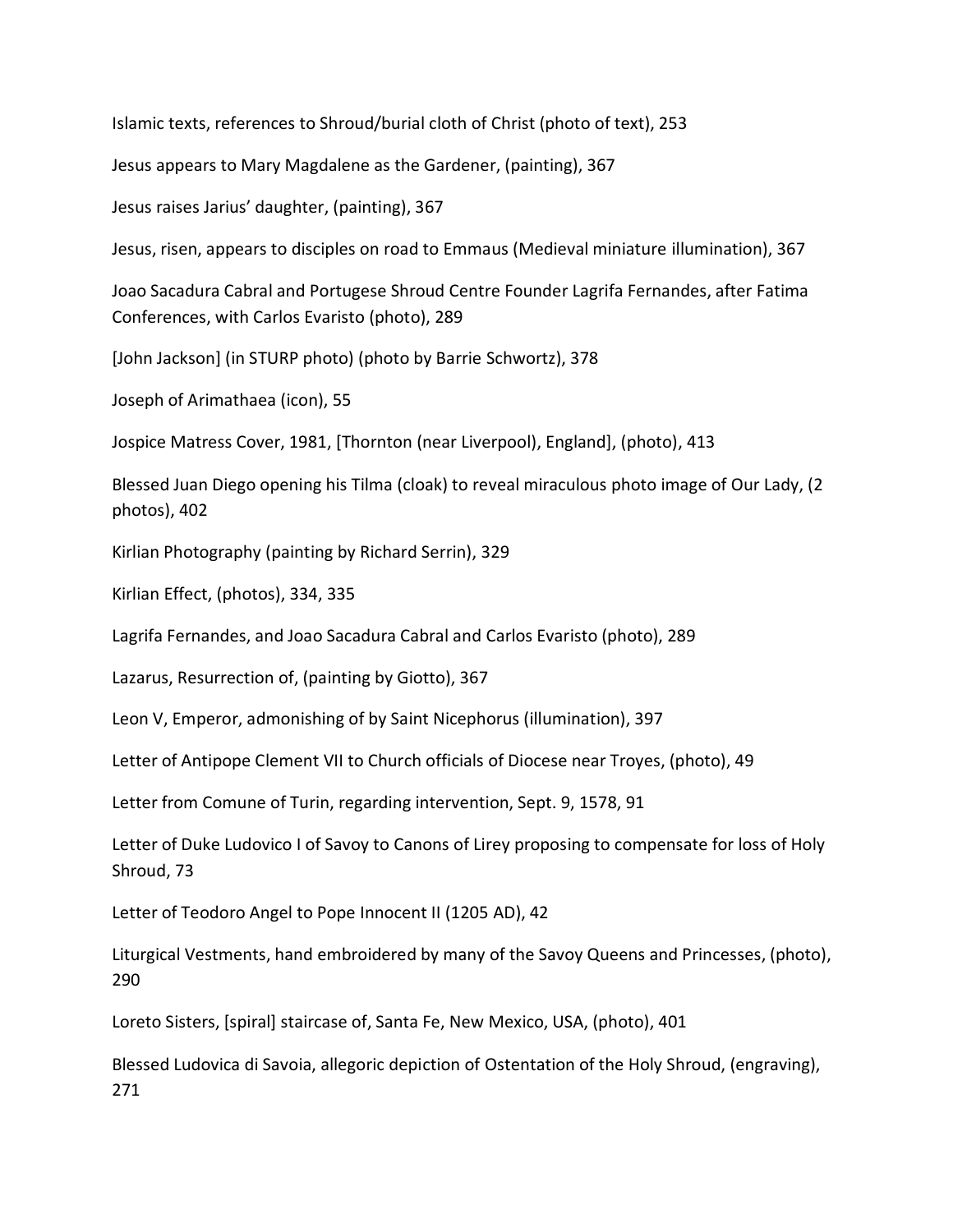Ludovico I (engraving), 79

Luis I, King of Portugal, and Queen Maria Pia di Savoia at wedding in 1862, (photo), 275 Luisa, wife, Ludovica di Savoia (1462-1503) (painting), 83 Luisa di Savoia, Regent (painting), 120 Luisa di Savoia (1436-1531) (painting), 85 Luisa Cristina di Savoia (painting), 85 Luisa Cristina de Savoia (painting), 86 "Madama" Cristina, Queen (painting), 120 Mafalda di Savoia Landgrave of Assia, Stamp of, 118 Manger Wood Reliquary, Santa Maria Maggiore, Rome (photo), 179 Manifestation of Our Lady of the Smile to Saint Therese (painting), 348 Manuscript copies, alleged letters of Abgar to Jesus (photo), 56 Map showing travels of the Shroud, 46 Map showing the Cult to the Holy Shroud in region of Biellese, Italy, 231 Blessed Margherita, allegoric depiction of Ostentation of the Holy Shroud (engraving), 271 Margherita d'Austria, Empress (painting), 120 Margherita de Charny, Countess de la Roche (drawing), 82 Maria Anna di Savoia (painting), 88 Maria Francesca, Queen (painting), 120 Maria Gabriella di Savoia, Princess, daughter of King Umberto II, visiting exhibit in Turin, (photo), 280 Maria Giuseppina (painting), 85 Maria Adelaide (painting), 85, 120 Maria Anna di Savoia (painting), 88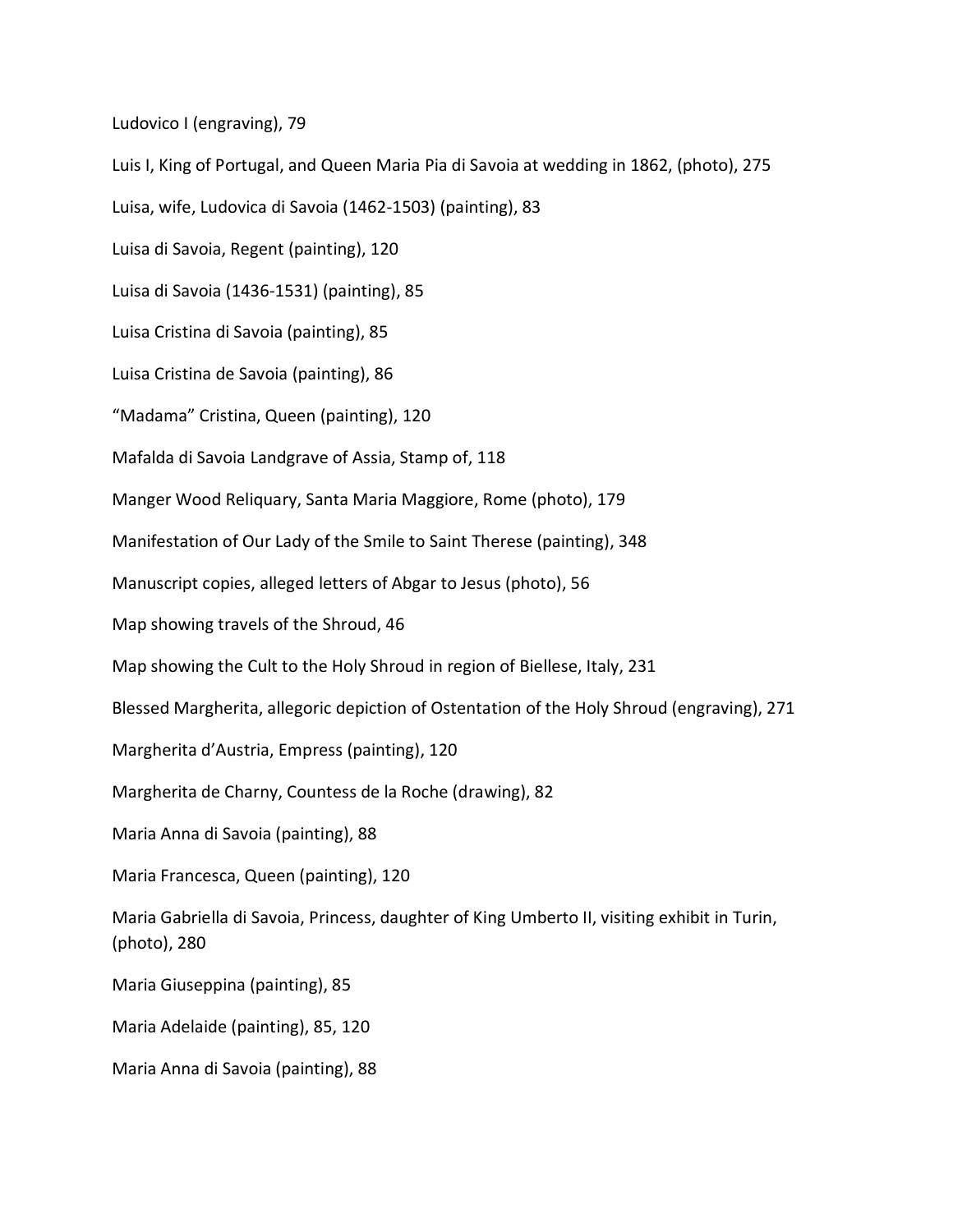Maria Cristina di Franci (Duchess) (painting), 89

Maria Cristina, Queen (painting), 120

Venerable Maria Cristina of Savoy and Naples, Queen, died 1836 (reliquary frame of), (photo), 287

Venerable Mafalda di Savoia, blessed with a Relic of the Holy Shroud at Baptism for protection (painting), 270

Maria de Adelaide, Incorrupt Body of, Arcozelo, Portugal (photo), 376

Venerable Maria Francesca di Savoia, (1594-1656), 229

Maria Francesca Elisabetta di Savoia, Archduchess (painting), 88

Maria Francesca Elisabetta di Savoia, Queen (painting), 86, 88

Maria Giovanna Battista, Savoy princess (painting), 120

Maria Luisa Adelaide (painting), 120

Maria Luisa Gabriela (painting), 85

Maria Pia, (Queen), "Ex Extractum Copy" (1637), 261

Maria Pia, (Queen) di Savoia, and King Luis I of Portugal, wedding 1862 (photo), 275

[Maria Pia, (Queen)] (uncaptioned photo), 288

Maria Teresa Countess Atois (painting), 87

Maria Teresa, Savoy princess (painting), 120

Maria Teresa Luisa di Savoia, Queen, (painting), 85

Saint Mary, tomb of, Church of the Dormition, [Jerusalem] (photo), 310

Blessed Virgin Mary, Dormition of, Coptic, (Eastern Icon), 328

Mass and Office of the Holy Shroud (photo of cover page), 78

Memorial Eng, Fernanto Lagrifa Fernandes Memorial Shroud Library/Archive in Fatima, [Portugal], (photo), 289

Memoriam of Bishop Pierre d'Arcis of Troyes (1389 AD; photo), 48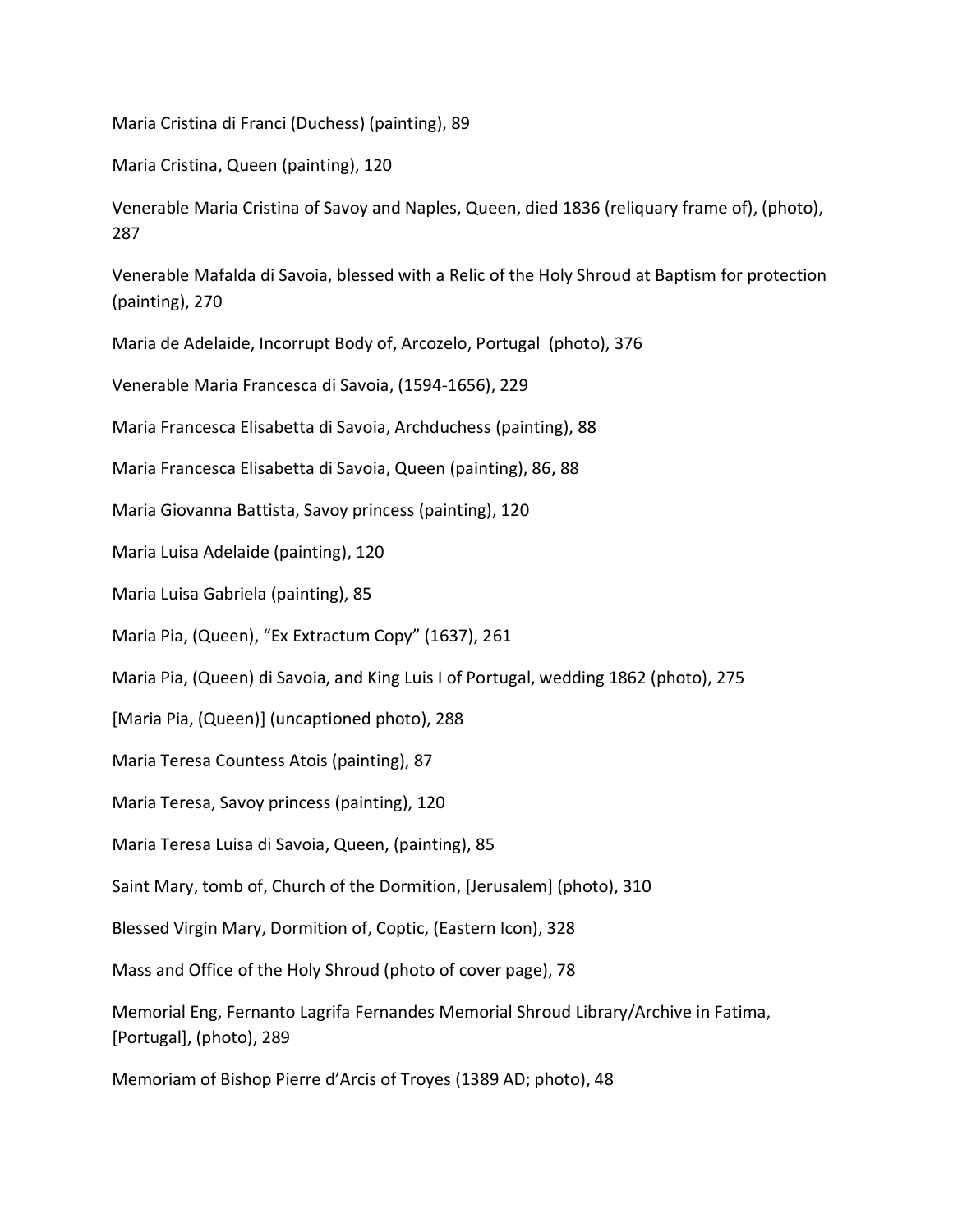O Milagre de Fatima, (printed newspaper article) (photos), 318

Miracle of the Sun at Fatima, Oct. 13, 1917 (photos), 317

Miracle of the Sun at Fatima, newspaper article in La Domenica del Corriere, Oct. 28, 1951, (photo), 320

Mohammed being Assumed into Heaven (2 paintings), 399

Mohammed being Transfigured in light (painting), 399

Nailed hands (drawing; no caption), 158-159

Ostentation, allegoric depiction of, by Blessed Amedeo IX, Blessed Margherita, and Blessed Ludovica di Savoia, 271

Ostentation of Relic Replica of Holy Shroud at Chambery (photo), 256

Ostentation at Turin, 1582 on occasion of Saint Carlo Borromeo and Cardinal Gabriele Paleotto, (Sealed Souvenir print), 278

Ostentation, Shroud of Besancon, (engraving), 241

Ostentation, (time of Saint Francis de Sales; 1613) (engraving), 189, 191

Ostentation, design of podium for Holy Shroud, (engraving), 195

Ostentation of Holy Shroud, (1750), wedding of Prince Vittorio Amedeo III to Maria Antonia di Borbone, Infanta of Spain (engraving), 194

Ostentataton of the Holy Marienkleid (photo), 171

Ostentation, Holy Shroud, (engraving) (photo), 170

Ostantation, Ex Voto with Saint Joseph, Our Lady, Saint Stephen holding Shroud (painting), 189

Ostentation, Holy Shroud, marriage of Duke Carlo Emanuele II to Princess Francesca D'Orleans, 1663 (engraving), 187

Ostentation, Commemorative Painting of first televised, in 1973 (photo), 154

Ostentation, two Franciscan saints and angel holding Shroud (Cuneo, Italy) (painting), 190

Ostentation, wedding of King Vittorio Amedeo III to Princess Maria Ferdinanda of Spain (engraving), 193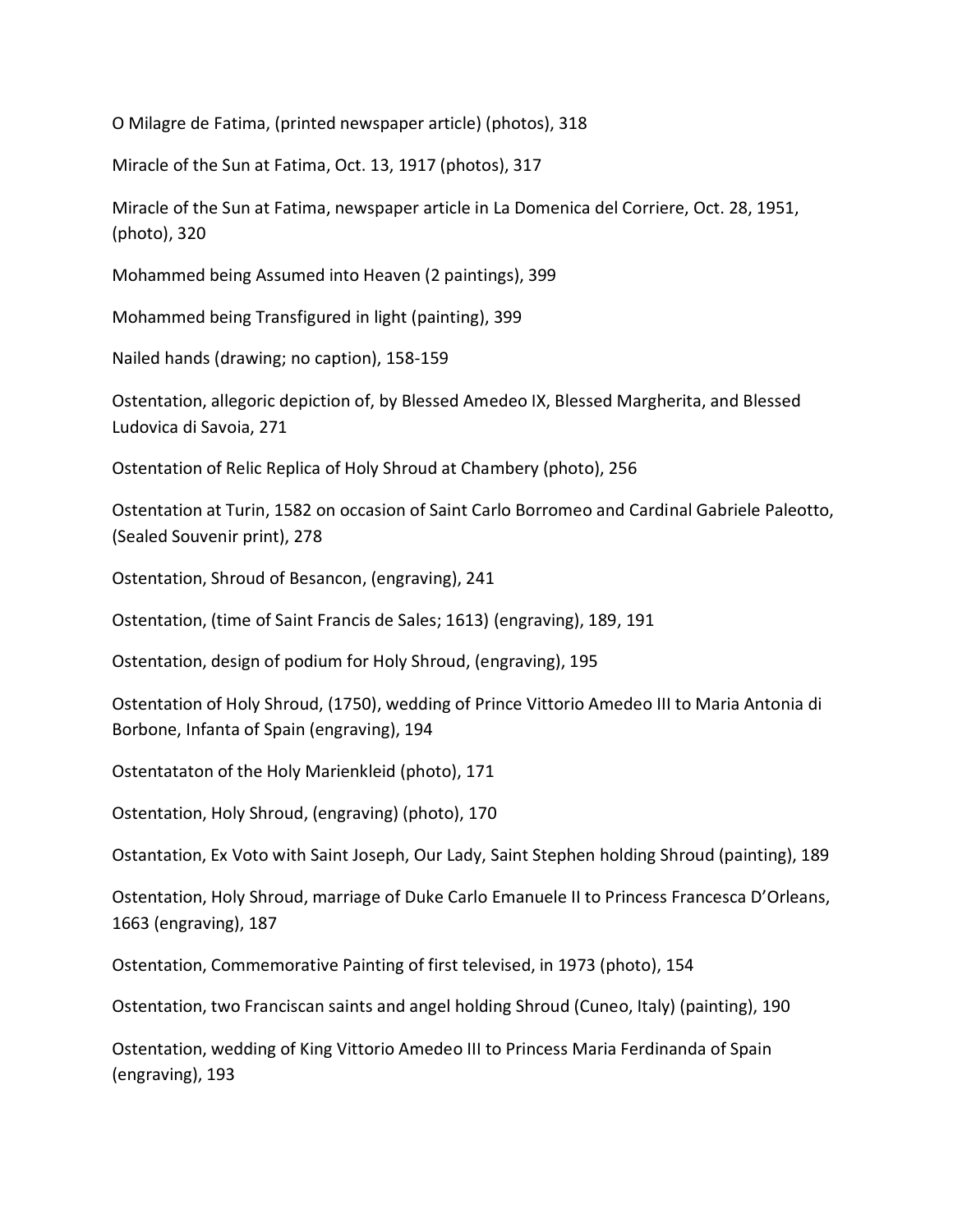Ostentation, last outdoor, (photo by S. Pia), 210

Ostentation, Shroud over main altar (photo), 210

Ostentation, (1931), in front of Cathedral of Saint John the Baptist, (2 photos), 211

Ostentation, (1931), logo, Arms of the Royal House of Savoy (used for coin), 212

Ostentation, (1931), major relic exposed during Mass, (photo), 212

Ostentation, (1931), (poster), 212

Ostentation, (1933), (poster), 213

Ostentation, (1933), Shroud exposed in elaborate frame (photo), 213

Ostentation, (1933), 1900th anniversary of the Redemption (black and white photos), 213

Ostentations, collection of commemorative engravings, (photo), 285

Ostentation of the Holy Sudarium (Face Cloth)

Our Lady of Fatima, artist depiction of travel between Heaven and Earth (painting), 327

Our Lady of La Salette, France, (depictions of), 403

Painting (no caption), [regarding relics], 162

Palazzo Madama, Turin, Shroud, (Fresco),

Paper Cylinder, Thomas Edison, (photo), 334

Passion of the Christ, [Mel Gibson film], 24

Purgatory Museum, artifacts from, Rome, Italy, (photos), 412, 413

Saint Paul of the Cross, (painting), 348

Saints Peter and Marcellus, Catacombs of,  $3<sup>rd</sup>$  Century portrayal of miraculous cure of woman suffering from issue of blood, (fresco), 400

Philippe IV, Le Bel, King of France, 73

Pilgrim Virgin shedding tears, (photo), 319

[Pilgrim's Badge, (photo and drawing), 47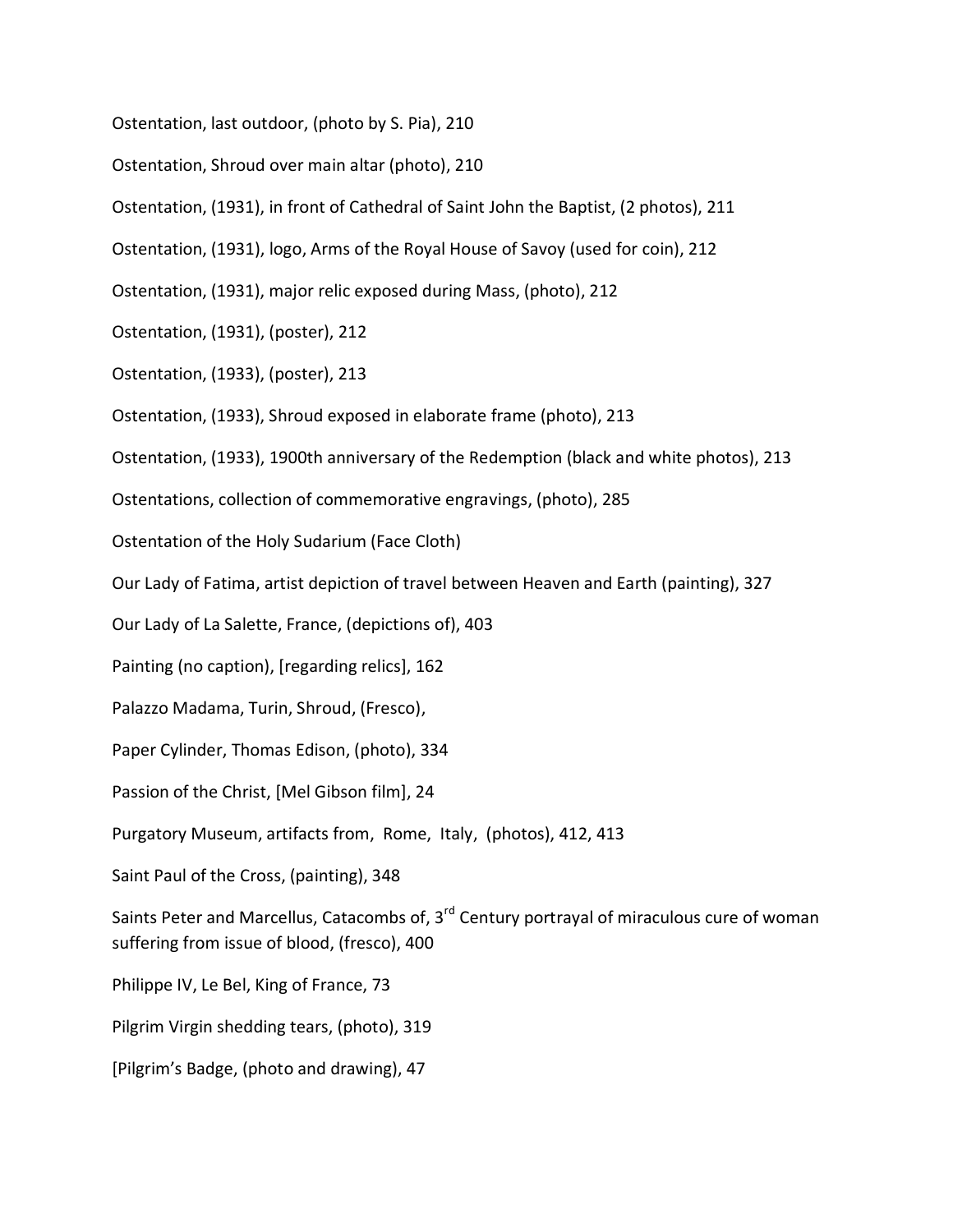Pilgrims Badge, (protective breastplate), 176

"Poker holes", (photo), 225

"Poker holes", Holy Nails, as supernatural cause of, (drawing/diagram), 240

"Poker holes", compared to miniature Shroud attributed to Albrecht Durer, (photos), 242

Plaques commemorating transfer of Shroud from Chambery to Turin (photos), 124

Pontmain, Our Lady of, (painting), 401

Pontmain Seers of 1871 (photo), 388

Poor Clare Sisters, (photo by Barrie Schwortz), 378

Pope Benedict XVI, greets H.R.H. Prince Vittorio Emmanuele, 6

Pope Clement V (sketch), 73

Pope John VII, Umbella (portable canopy of) (painting), 148

Pope John VII, mosaic of Christ, (photo), 400

Pope John Paul II with Holy Cup of Valencia, Spain, 55

Pope John Paul II in Turin (photo), 116

Pope John Paul II meeting with King Umberto II in Lisbon, Portugal (photo), 117, 127

Pope John Paul II, at Shroud in 1980 (2 photos), 127

Saint Joseph the carpenter, alleged tomb of, (photo), 401

Pope Julius II (Pont. 1503-1513), (painting). 122

Pope Leo X (Pont. 1513-1521), (painting), 122

Pope Leo XIII (Pont. 1846-1878), (painting), 125

Pope Pius VI, blesses photographic (negative) replica, 1963 (photo), 214

Pope Pius VII (Pont. 1800-823), (painting), 122

Pope Pius VII, protocol for Ostentation Celebration, (printing), 200, 201

Blessed Pope Pius IX (Pont. 1846-1878), (painting), 125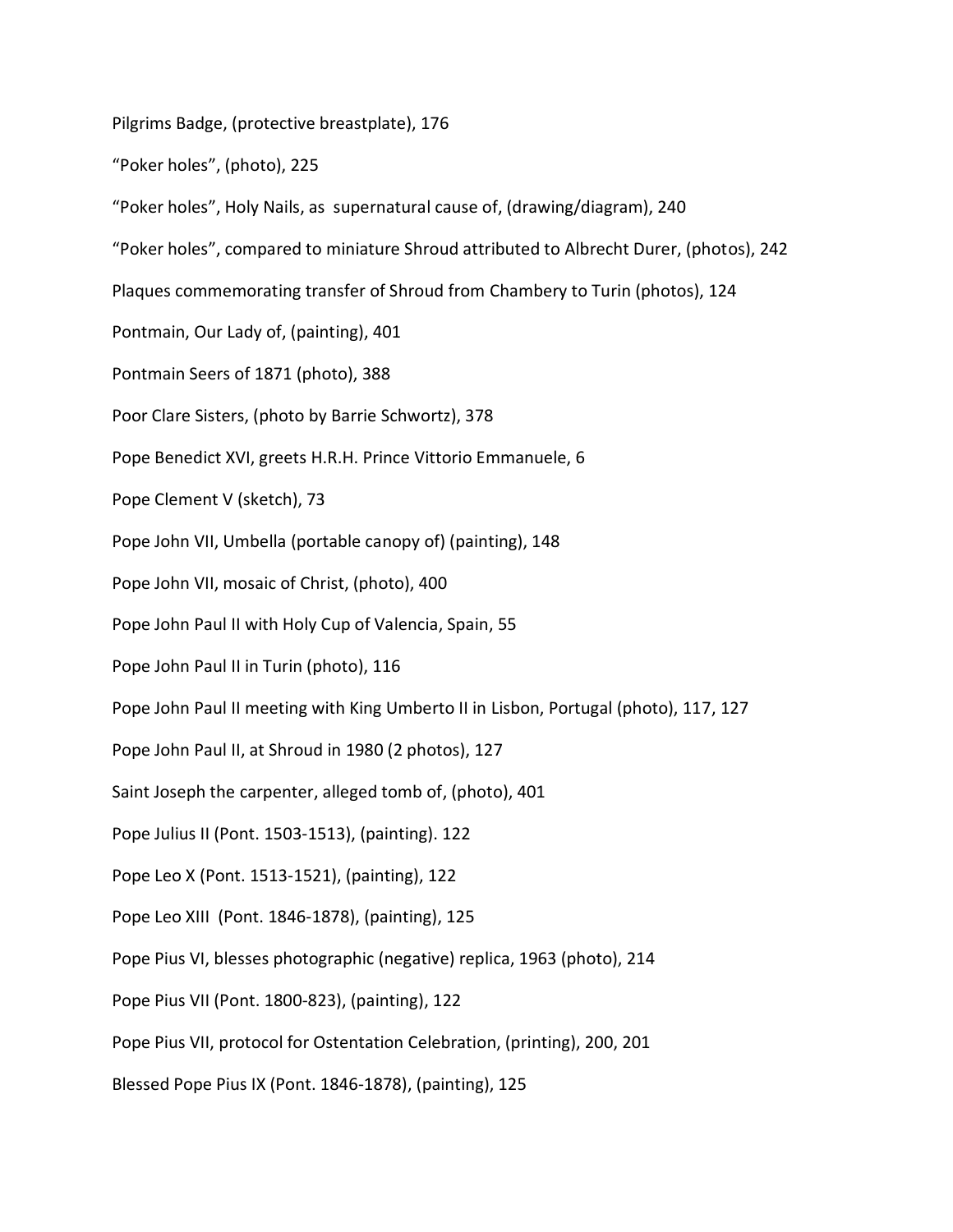Pope Saint Pius X (Pont. 1765-1831), (painting), 125

Pope Pius XI (Pont. 1922-1939), (painting), 125

Pope Saint [?] V, Alicante Copy of Holy Shroud, 257

Pope Sixtus IV, painting, (photo), 257

Pope Sylvester I (painting), 150

Prayer Book of Margherita di Francia, Duchess of Savoy (illumination of Shroud), 74

Prayer Cards with Relics of silk that wrapped the Shroud from May 1868 to May, 1898 distributed to the faithful in 1998 by the Savoys, (photo), 286

Psalter of Queen Ingeburis,  $13<sup>th</sup>$  century, (miniature painting), 345

Puebla de los Angeles, Mexico, Cathedral of, Holy Shroud Relic Replica in, (photo), 256

[Ray Rogers] in STURP photo (photo by Barrie Schwortz), 378

Relic of the Holy Shroud, made for Henry II and Catherine de Medici, Savoy gift (photo), 144

Relic of the Paving Stone, (photo), 138

Relic Print of the Sacred Relics of the Passion of The Christ, (engraving), 274

Relic Replica of Holy Shroud, document of authenticity, 1822, (photo), 255

Relic Replica,  $17<sup>th</sup>$  century printed copies (photo), 269

Relics, gifts of, (painting), 144

Relics of the Passion (map), 136-137

Relics of the Passion, wood, (photo), 152

Relics of the Passion: Titulus (photo), 152

Relics of the Passion: a nail (photo), 152

Relics of the Passion: two thorns, (photo), 152

Relics of the Passion on display at the Foundation for Religious Research's Holy Shroud and Passion Relics Research Centre in Fatima, Portugal, (photo), 288

Relic, finger of Saint Thomas, (photo), 152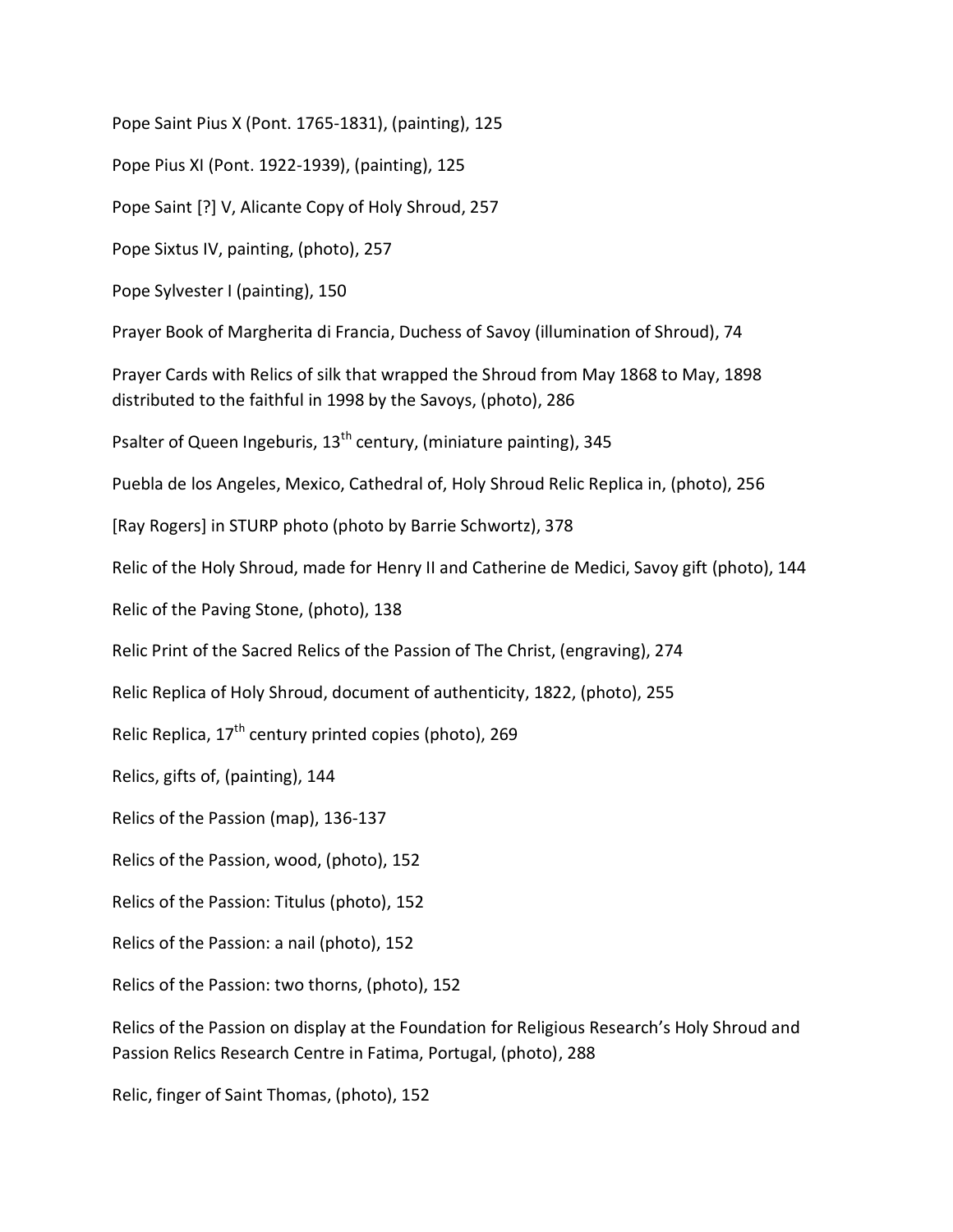Relic (indirect) copy of Shroud, made sacred by touching reliquary at Chambery (1567) (photos), 247

Relic "Ex Sindonis" fragment of colored cloth backing, (photo), 285

Relics of Flesh and Blood, Lanciano, [Italy], (photo), 411

Reliquary by Carmelite Sisters containing four Agnus Dei around engraving and Relic of the Holy Shroud, (photo), 284

[Reliquary certificates] (engraved—no captions), 156-158

Reliquary coffer for small relics (photo of box), 163

Reliquary containing various Relics of Savoy Blesseds and a Relic "Ex Sindone" of the Holy Shroud, (photo), 284

Reliquary with a collection of Relics of the Passion of The Christ, with slivers of the True Cross, thorns from the Crown of Thorns, threads from the Holy Shroud and Holy Veil, (photo), 284

Reliquary of the Milk (Le Mans), (photo), 138

Reliquary of the Holy Belt of the Virgin Mary (photo), 171

Reliquary for Holy Blood, (engraving), 134

Reliquary coffer for relics of the Shroud of Our Lady (photo), 169

Reliquary of the Duc de Berry containing threads of Holy Veil and Holy Shroud, (photo), 178

Reliquary frame from XVI Century Alcobaca Reliquary Shrine, (photo), 289

Reliquary Urn [silver casket or Reliquary Coffer], Shroud kept in (photo), 121

Reliquary Urn used by Savoy Royal Family to store and display Holy Shroud wrapped around a gold rod, (photo), 282

Reliquary of the Holy Shroud, Cathedral of Santa Maria, Pamplona, Spain. 16, 176

Reliquary, (silver), bearing the Cross of the Savoy order of Saint Maurice, see bottom right of top photo, 288

Reliqary, Replica of Roman Empire set belonging to Queen Maria Pia, (photo), 288

Reliquary ( $9<sup>th</sup>$  century) depicting body of the crucified Christ, 31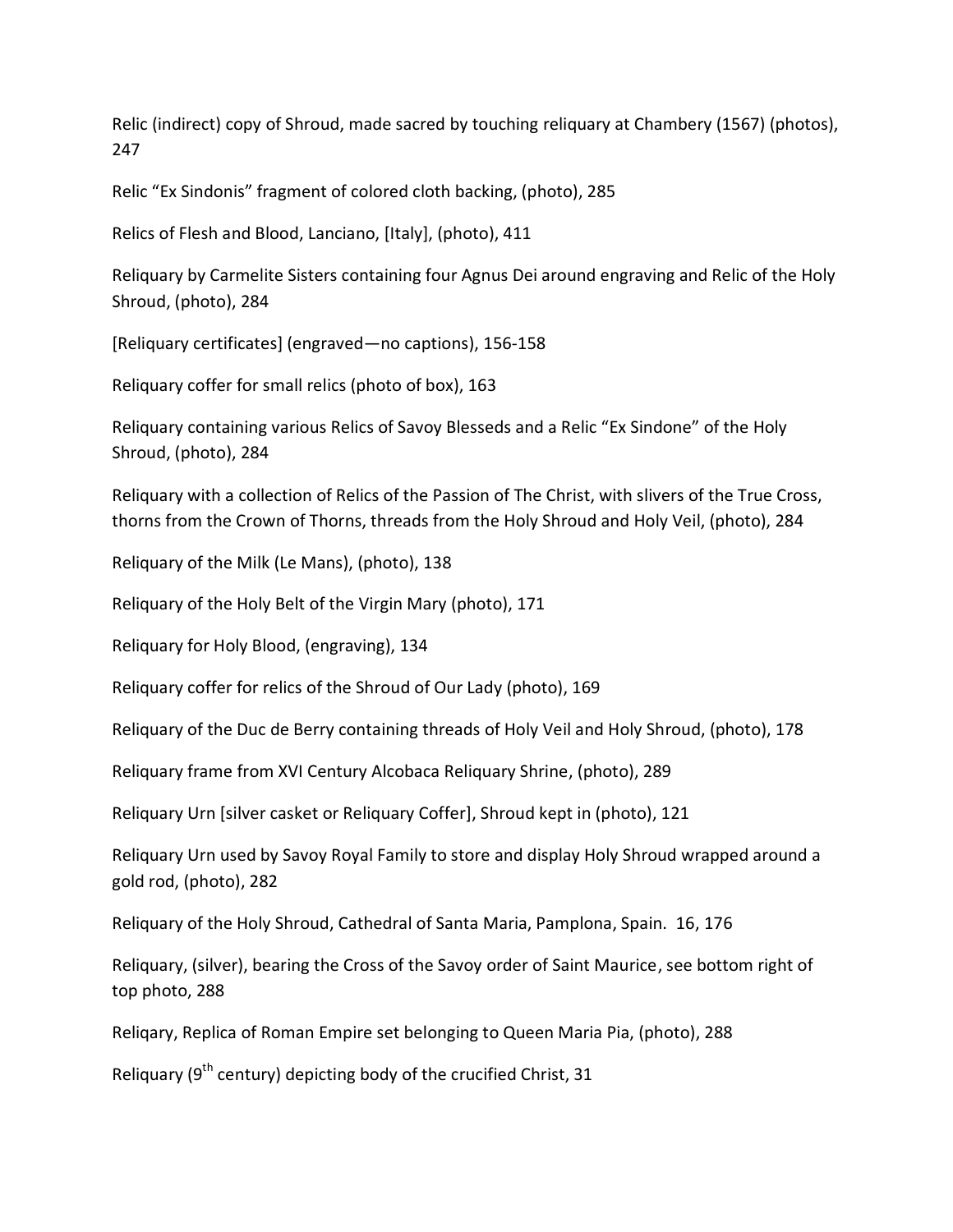Reliquary urn (coffer) used to transport Holy Shroud from Chambery to Turin (photo), 124 Reliquary (sealed "Teca") of  $2^{nd}$  half of  $20^{th}$  century, (photo), 285 Reliquary containing actual fragment of the Shroud, (photo), 285 Reliquary frame with hair of Venerable Queen Maria Cristina of Savoy and Naples (died in 1836), (photo), 287 Reliquaries, Savoy Family, containing Relics of the Holy Shroud, (photo), 287 Replica Shroud, attributed to Albrecht Durer, miniature, (photo), 242 Rich Man and Saint Lazarus, Medieval illumination, (painting), 405 Robe of Christ (from Yaroslavl), (photo), 171 [Rod for suspending Holy Shroud (True Copy) for Ostentation] See [True Copy} Gallipoli Copy. Saint John the Baptist, relics of (photos), 174, 175 Saint Francis de Sales, Ostentation, 1613 (engraving), 191 Sainte Chapelle, Paris, of Saint Louis IX (1214-1270), King of France, (photo), 254 Saint Joseph, cloak of, (engraving), 401 Sanctum Sanctorum in Santa Sophia, Istanbul, Turkey (photo), 59 Santo Sudario, (Oviedo, [Spain]) a Face Cloth of Christ, 70 Santorem, Portugal, Eucharistic Miracle of (1247 & 1266), (photo), 411 Savoy Cross, 80 Savoy Family, 7 Sculpture (relief), (photo of), 164 Seal of Otho de la Roche, Duke of Athens, 53 Seal of red wax of Bishop Gambi of Ascoli (photo), 260 Blessed Sebastiano Valfre, repairing Shroud (1694), (photo), 266 Blessed Sebastiano Valfre with the Savoy Lords mending the Holy Shroud in the Guarini Chapel, 283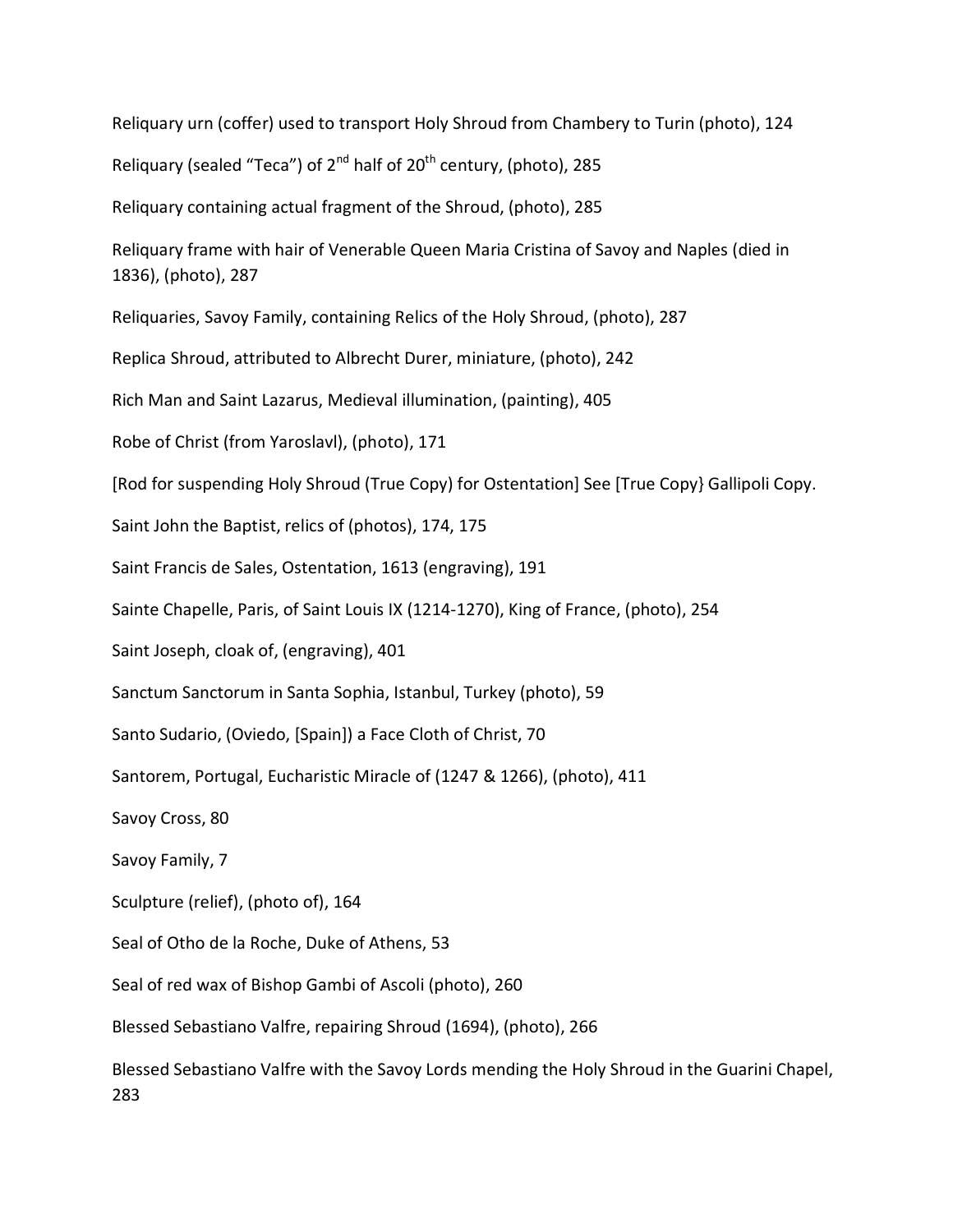Blessed Sebastiano Valfre, wax simulcri in Reliquary, (photo), 283 Blessed Sebastiano Valfre, Vera Effigy, (photo), 283 Secundo Pia "Father of Sindonology" (photo), 210 Three Seers of Fatima (photo), 318 Shroud (full length photo) from 1933, 2 Shroud (full length photo) first vertical display of, for journalists, 214 Shroud (full length photo) after 2002 intervention, 2 Shroud, as it would have looked before any fire damage, 71 Shroud of Besancon (engraving), 161 Shroud of Besancon (German Print) (photo), 171 Shroud of Besancon compared with Shroud of Turin, (photo), 243 Shroud of Turin, firemen rescue it (1997), (photo), 214 Shroud of Saint Anne (photo), 165 Shroud of Saint Lazarus (photo), 165 Shroud, (painting),  $(15<sup>th</sup>$  century), 40 Shroud, venerated as Holy Mandylion, (illumination), 60 Shroud, folded [in four], (Wilson diagram), 60 [Sindon] paintings/engravings of, 24 Skylitzes Manuscript, [Holy Mandylion], 59 Soudarium, see under Holy Soudarium; see also under "sudarium". Souvenir Relics (not touched Relics), Holy Shroud, Holy Nail, (photo), 281 Stamp (commemorative), 1978 Exposition, (Italia), (photo), 214 Statue (no caption), holding a reliquary (?), 163 Shroud Replicas [True Copies], 1568 (Guadelupe), 1652 (Naples), 1653 (photo), 219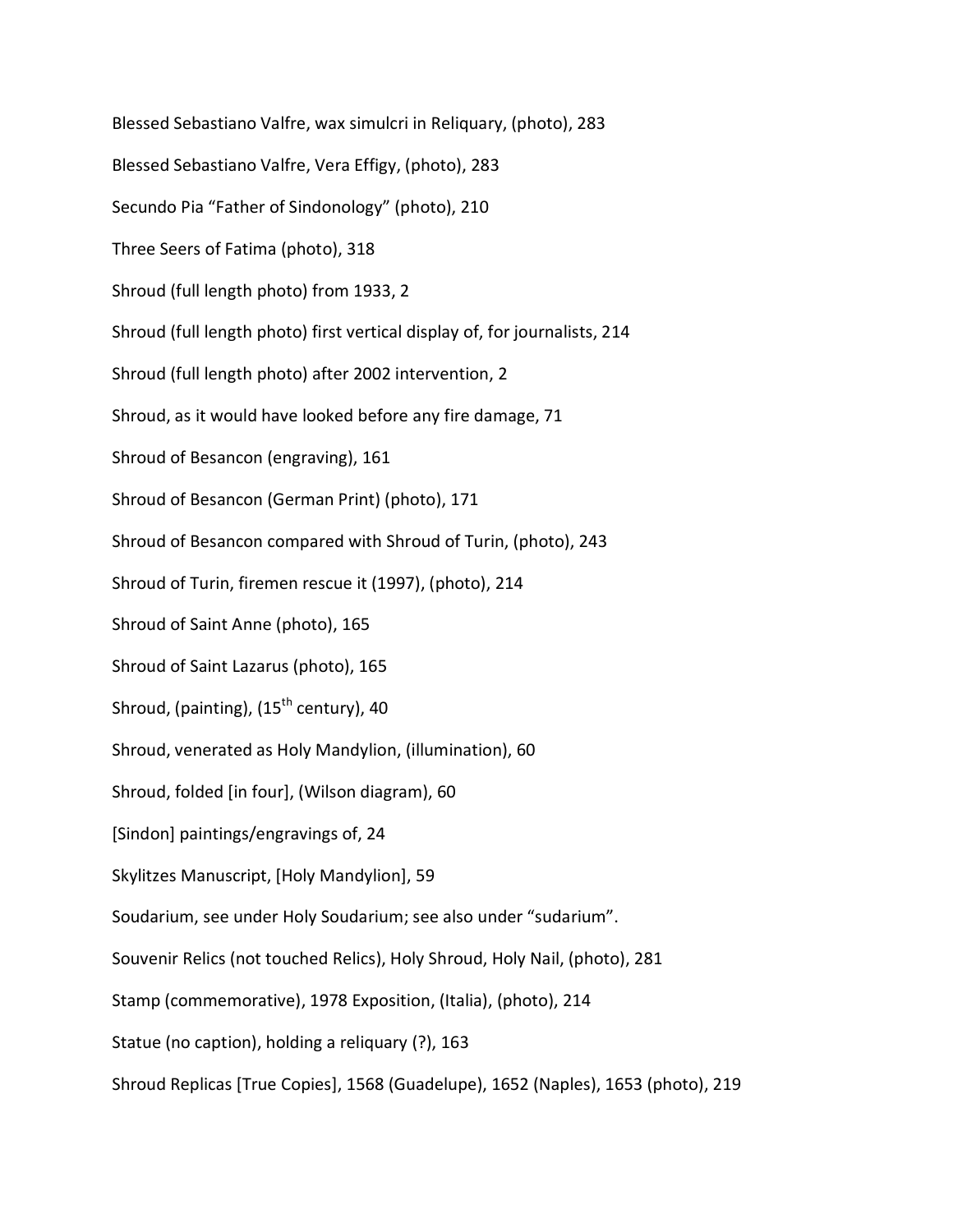Stained Glass Window, Chartres Cathedra, France, (photo), 298

Stone of the Ascension, fresco in Church of Trooditissa, (photo), 255

Stone of Unction on which the Body of Jesus was anointed, cleaned, and prepared for burial (photo), 310

Stone of Unction, Anointing of the Body of Christ (Church of the Holy Sepulchre) [Jerusalem] (photo), 332

STURP team examining underside of Shroud (photo by Barrie Schwortz), 378

Sudarium, Letter 42 of Bishop Saint Braulio (Braulius), (photo), 308

Thread, (photo from John Brown Collection; STERA), 378

Touched Relics [brandea?] (on paper and cloth) identified as "de Sindone Taurinesi" (engraving), 274

Transfiguration, miniature of,  $13<sup>th</sup>$  Century (painting), 345

Transfiguration, in Eastern Art, Christ in Majesty, (icon), 349

Transfiguration, (icons of), 366

[True] Copy, (uncaptioned photo), 238

"Testa" (head) of John the Baptist (San Silvestri in Capite, Rome)(photo),174

Titulus (reliquary) (photo), 168

Trooditissa, Church of (fresco), Our Lady and Christ Child, (photo), 255

[True] Copy, Alicante Holy Shroud, to be used as Relic Sash or Cape, of Don Juan of Austria, (photo of Shroud missing), 257

True Copy, in Castle of Agle, Turin, Italy, document of authenticity (photo), 255

True Copy of the Holy Shroud, held by five bishops (photo), 207

[True] Copies of the Shroud before fire of 1532 compared with those after, (photo), 235

[True Copy] Gallipoli Copy (1578), (photo), 259

[True] Copy, Ignazo copy, (photo), 237

[True Copy] 1624, in [Monastery of Our Lady of the Rosary,] Summit New Jersey, (photo), 244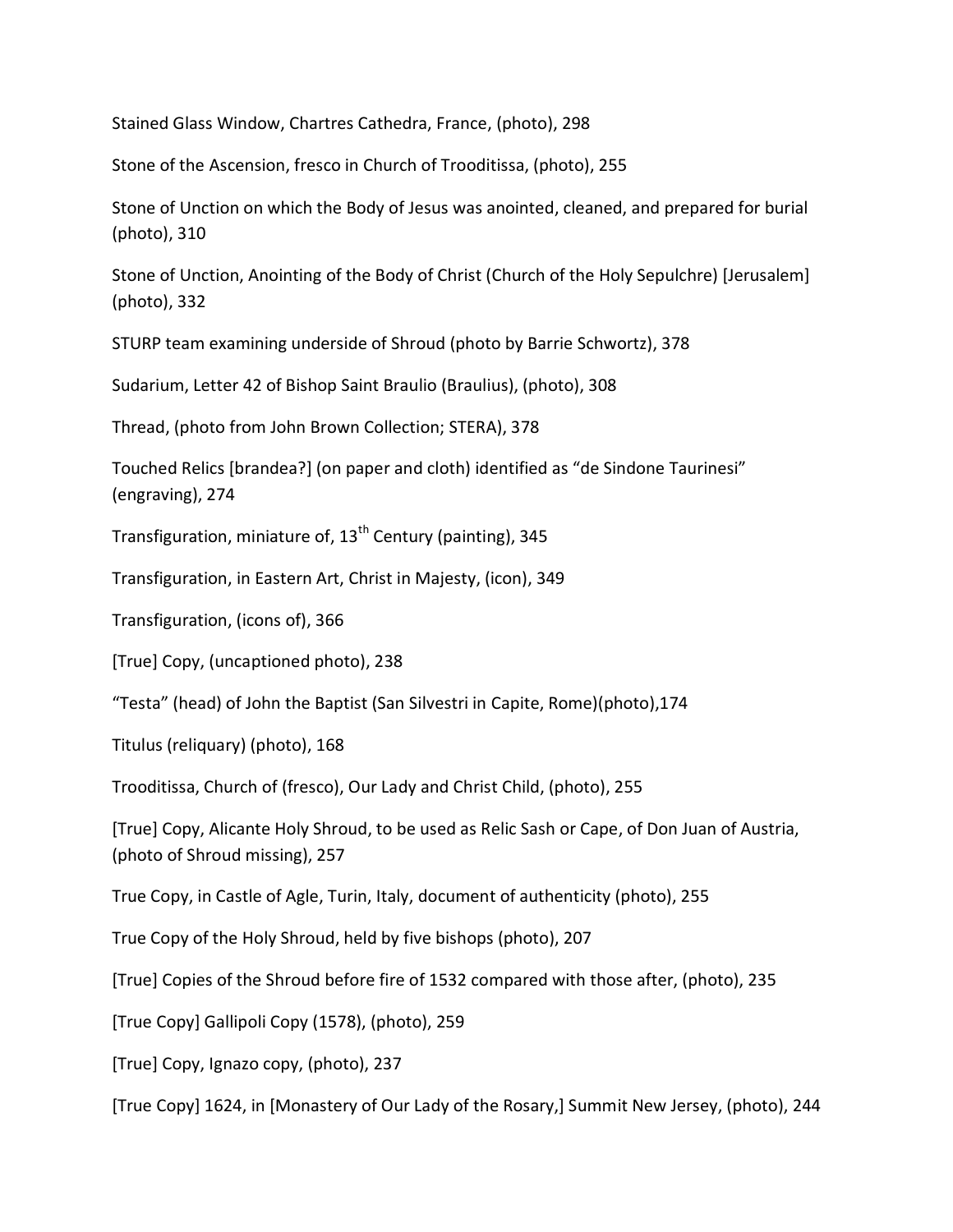[True Copy] in [Monastery of Our Lady of the Rosary,] Summit New Jersey (photos), 258 (?) [True] Copy, Royal Discalced Carmelites, Spain, double frontal image (photo), 237 [True Copy] San Francesco in Arquata del Tronto (convent of), Ascoli, Piceno (Italy), 260 [True] Copy, world's smallest, (photo), 237 [True Copy], of Holy Shroud in Torres de la Alameda, Madrid, Spain (1620), 248 True Cross, Exaltation of, 31, 63 True Cross, Finding of, (Manuscript depiction), 63 True Cross, (Reliquary), Imperial Treasury, Vienna, Austria (photo), 180 True Cross (Reliquary), Basilica Church of Santa Croce in Gerusaleme, Rome, Italy, 62 True Face from the Shroud, by Ray Downing, (photo), 345 True Flesh, Host that turned into, Lanciano, Italy (photo), 411 "True Height of Our Lord" pillars of, Basilica of Saint John Lateran, Rome, (photo), 290 True Length of Jesus (Longhezza Salvatores Giesu), tape of, (photo), 290 "True Measure of the Shroud", John Donne, (photo of statue), 377 Tunic (see under robe) Tunic of Mary, (Holy Marienkleid), (Ostentation) (photo), 171 Tunic of Argentueil, held by Blessed Virgin (engraving), 273 Tunic of Argentueil, (photo of Tunic in its reliquary case), 273 Tunic of Argentueil, backing cloth in author's collection (photo), 273 Tunic (Reliquary of seamless Tunic) Treasury of San Francesco in Assisi (photo), 177 Turin Cathedral [Saint John the Baptist] (photo by S. Pia), 210 Umbella, of Pope John VII, 38 Umberto I and Queen Margherita di Savoia (photos?), 107 King Umberto I (1844-1900), (painting), 125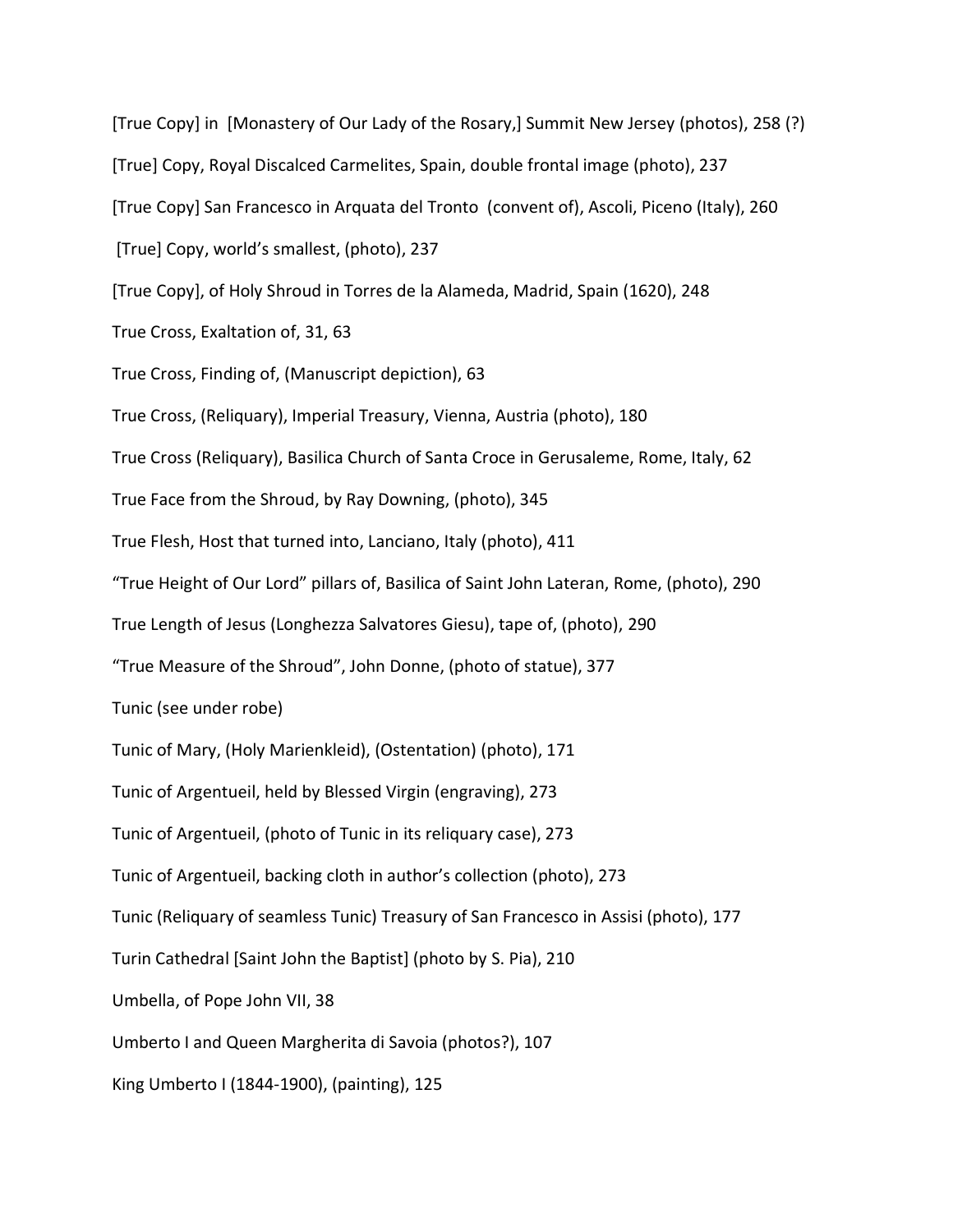King Umberto (1904-1983) (painting), 126

Umberto II (prince) wedding public exposure of Shroud, (photo), 110

Umberto II (King) meeting with Pope Paul VI (photo), 114

Umberto II (King) meeting with Pope John Paul II in Lisbon, Portugal (photo), 117, 127

Umberto II (King) photo of office, 119

Umberto II (King) photo of Library, 119

Umberto II (King) Ex Libris (engraving), 119

Umberto II, (King) (photo shortly before death in 1983), 126

Umberto II, (King) Holy Veil and Holy Shroud (engraving) in his collection (photo), 263

Umberto II, (King), collection of reliquaries containing fragments of the Holy Shroud, displayed in the Sindone Treasury of the Royal Madama Palace in Turin (photo), 282

Unattributed Icons showing Old Testament Prophet, Elijah, carried off in a Chariot of Fire, (2 paintings), 398

Unattributed painting, (interpretion of Adam and Eve's ejection from Paradise), 398

Unattributed painting, ([Holy Face], 414

Uncaptioned illustration, (painting), 333

Uncaptioned engraving, "De Sindone Taurinensi", 268

Uncaptioned photo, [True] Copy, 238

Uncaptioned photo [Statuary?], (photo), 347

Uncaptioned paintings, (four photos), 368

Uncaptioned photo, cloth from Shroud, 378

Vera Icon, (engraving), 56

Veronica, Holy Veil of, (photo), 400

Veronica, image of, (Collegiate [Church] of Ecouis-en-Vexin [Normand, France], (photo), 400

Veronica's Veil, 57, 64, 400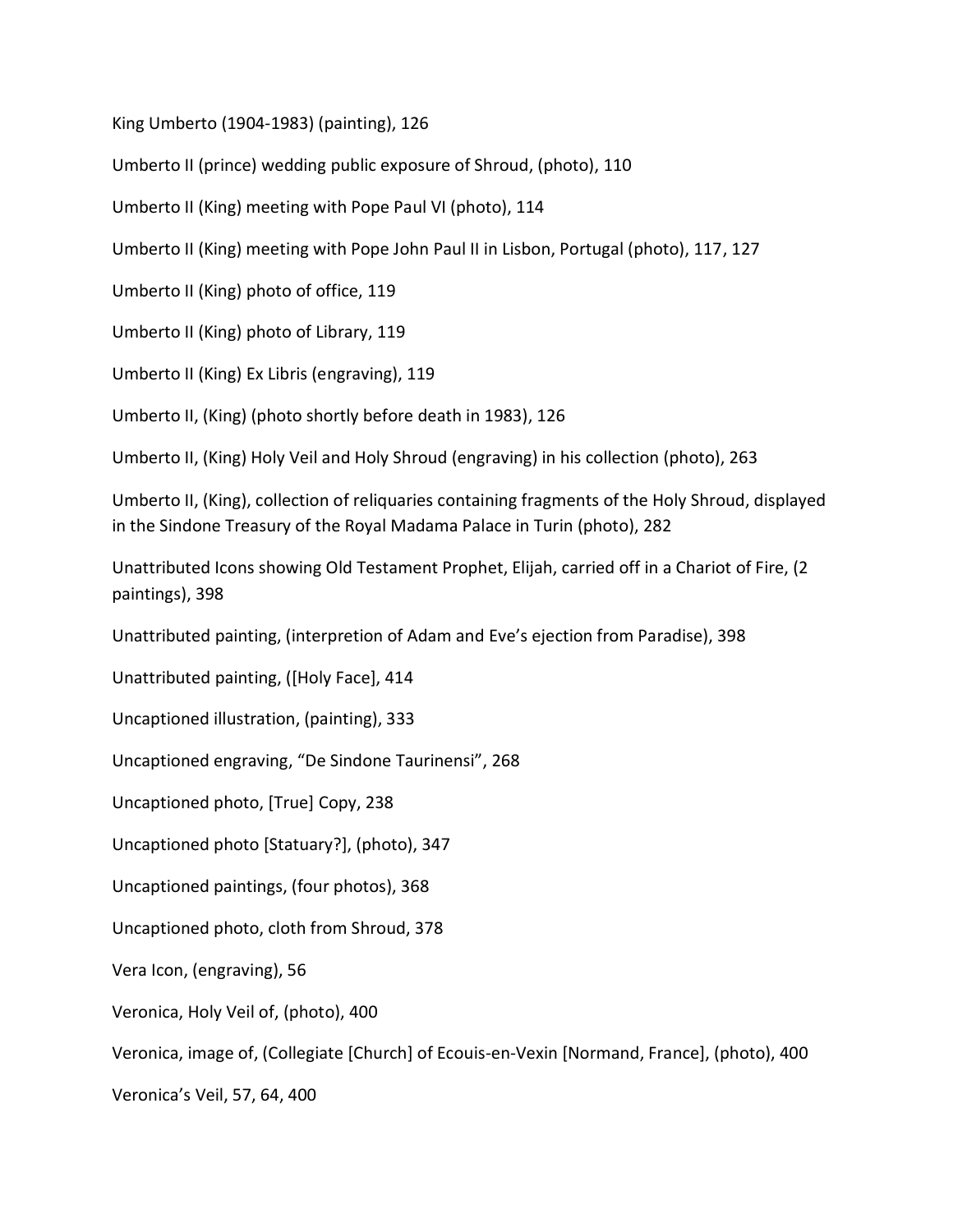Veronica Veil (Vatican Print), 65

Blessed Virgin Mary applying Shroud to "backing?" cloth, (painting), 129

Blessed Virgin and the Christ Child at the Centre of the Portals, (Icon), 366

"Vision of Hell" at Fatima, by Salvador Dali (1960) (painting), (photo), 311

"Vision of Hell" at Fatima, [another] artist's rendition (photo), 321

Vision of Tuy (painting), 327

Vittorio Amedeo I (1587-1637), 95

Vittorio Amedeo II (1666-1732), (painting), 122

Vittorio Amedeo II and Queen Anne di Orleans, assisting Blessed Sebastiano Valfre, repairing Shroud, (1694) (photo), 266

Vittorio Amedeo II, with Queen Anna d' Austria and Blessed Sebastiano Valfre mending the Shroud, (painting), 89

Vittorio Amedeo III (1726-1796), (painting), 122

Vittorio Amedeo III (King) wedding to Princess Maria Ferdinanda of Spain (1750) (engraving), 193

Vittorio Amedeo Barralis (1685), Sacred Anatomy according to (photo), 262

Vittorio Emanuele, (Crown Prince), grandmother of, hung a Relic of the Holy Shroud over his cradle from birth, (painting), 270

Vittorio Emanuele I (1729-1824), (painting), 125

Vittorio Emanuele II, (printed prayer card), 105

Vittorio Emanuele II (1820-1878) (painting), 125

Vittorio Emanuele III (1869-1947), (painting), 126

Vittorio Emanuele III and Queen Helena of Montenegro (photo?), 107

Votive Altar Panel (silver) Savoy Royal Family (photo), 190

Will, of King Umberto II di Savoia, English translation, (photo), pp. 112f

Xabregas copy (1908 Magazine article), (photo), 245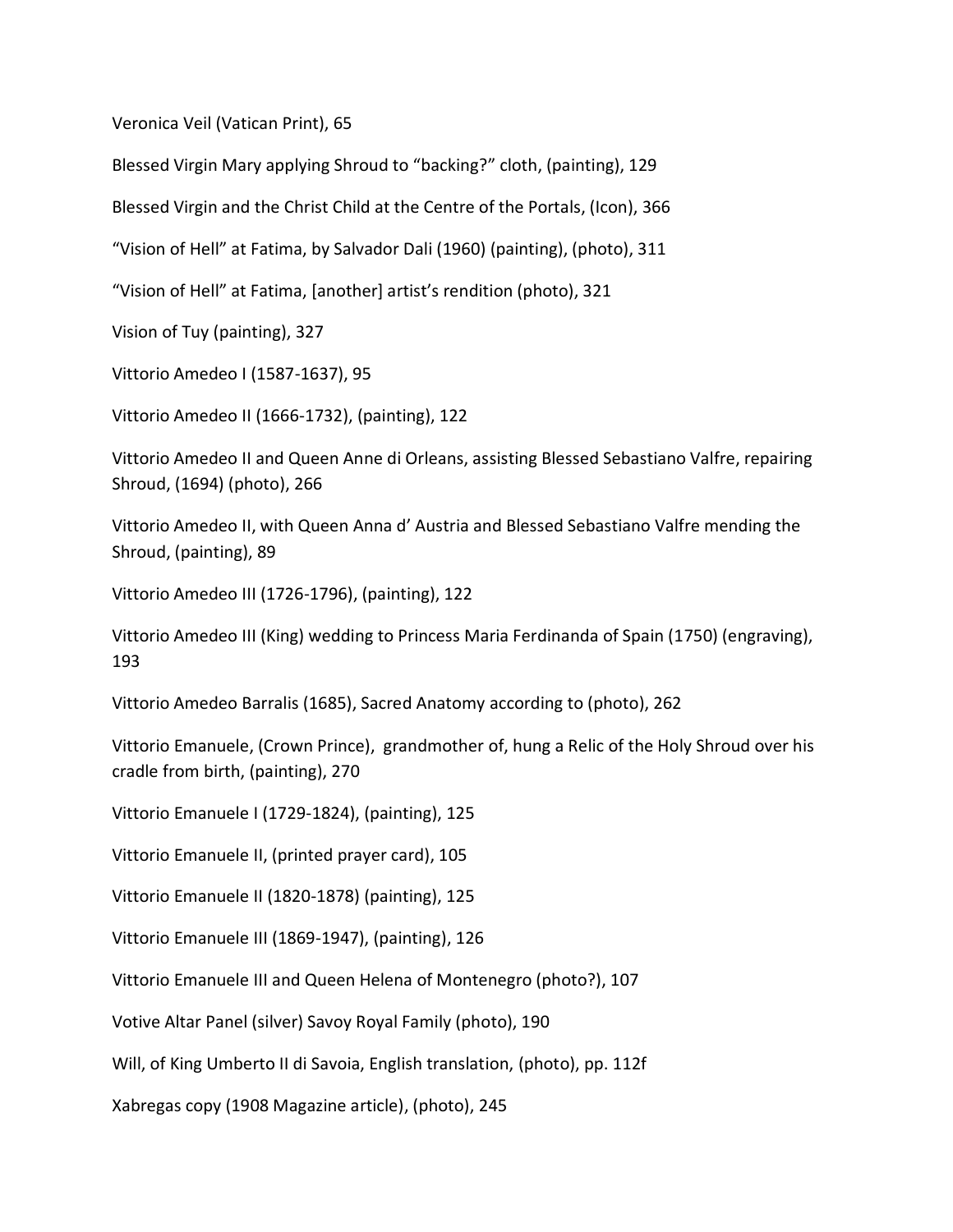XVIII Century artistic copy in Alberto Sampaio Museum, Guimaraes, Portugal (photo), 261 Woman Clothed with the Sun, Book of Revelation, 12:1-18 (painting), 328 "Woman brighter than the Sun" (painting), 328 Fred Zugibe [President of ASSIST] with Carlos Evaristo (photo), 289

#### Names:

Adam, Gospel of Nicodemus, 368 Alberto Sampaio Museum, [Guimaraes, Portugal], XVIIi century copy in, (photo), Albrecht Durer, miniature replica Shroud of, (photo), 242 Anderson, Harry, [artist?], 336 Augustine Boitin, seer of 1871, 388 Bambi of Ascoli, Bishop, seal of red wax on [True Copy], (photo), 260 Eugene Barbedette, Seer of 1871, (photo), 388 Joseph Barbedette, Seer of 1871, (photo), 388 Bianca di Monferrato, coin of, 82 Bishop Saint Braulion or Braulius of Zaragoza, Spain, Letter 42 referring to Sudarium, 308 Saint Catherine Laboure, sitting on Confessor's Chair (statue?), (photo), 402 Saint Catherine Laboure, standing on cloud, (statue?) (photo), 402 Carlo (Charles), see under the various "Carlo" names above. Castellone di Borriana, painting in, 229 Saint Clare of Montefalco, 334 Albert Einstein,, 391 Eliseus [Elishah], (painting), 368 "Emerald of Caesar", 30

Giuseppe Enrie,, professional photographer (portrait photo), 213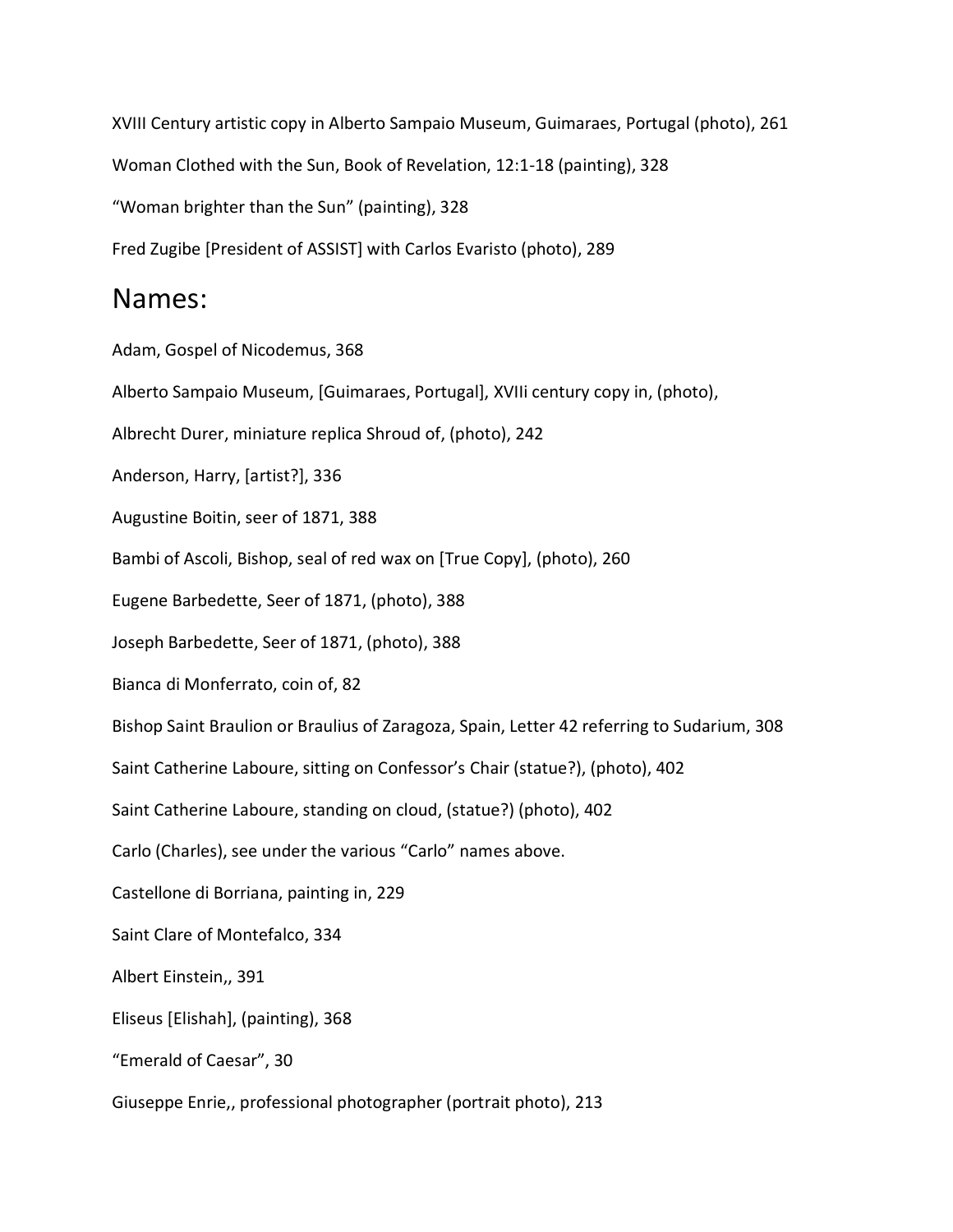"Figlie di Maria di Oropa", 229 Saint Francis of Assisi, 334 Eugene Friteau, Seer 1871, (photo), 388 Gallipoli Cathedral, Italy, Gallipoli Copy (photo), 259 [Gibson, Mel, The Passion of Christ], 24 Giotto, (artist), 367 Giovanni Paolo Bucciarelli (bishop of Arquata), 260 Nuno Goncalves (1570), Ecce Homo draped with Holy Shroud, (painting), 415 John Haffert, 334 Julius Caesar Bergiria, Archbishop of Turin, 1651, Authentics document, (photo), 258 Jeanne Marie Lebosse, (photo), 388 Lorenzo Metalli (1809-1847), painter of miniatures, 229 Ludovica di Savoia, wife Luisa (painting) 83 Massimo Bucciarelli, Father, ordered San Francesco in Arquata del Tronto copy made, 260 Michael the Archangel, Gospel of Nicodemus, (painting), 368 Nicodemus, 356-357, 363-364 Maria Pia, Queen [True Copy] (photos), 261 Secundo Pia, first photographer to photograph Shroud (portrait photo), 210 Pier Felice Mazzuchelli, artist of painting in Il Morazzone, Church S. Carlo Maitre-autel, (photo), 256 Barrie Schwortz, (American photographer, member of STURP), 378 Ray Downing, 345 Saint Pio of Pietrelcina, 334 Pope Benedict XVI, venerating Holy Face of Manoppello, 67